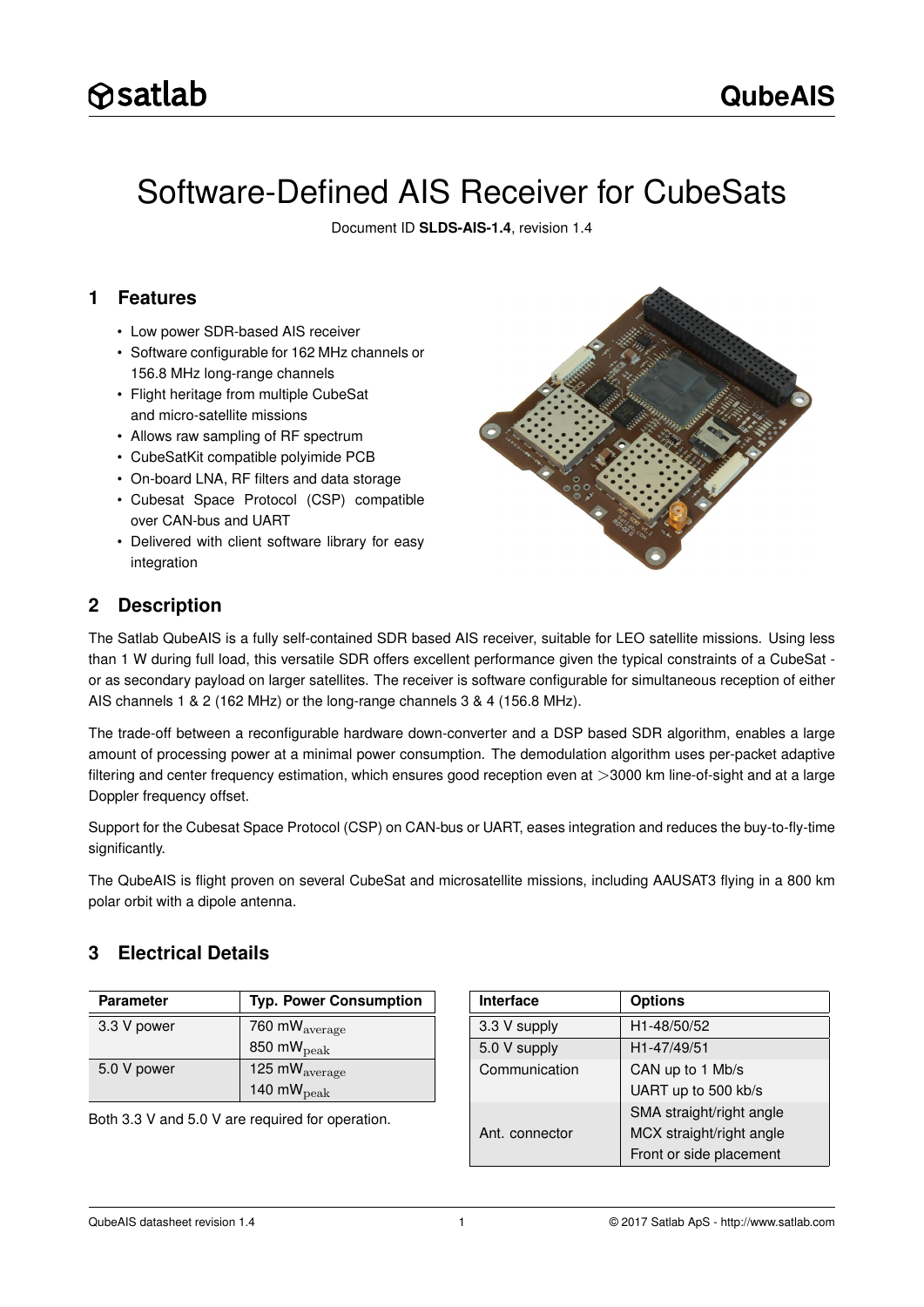### <span id="page-1-1"></span>**4 Hardware Overview**

The Satlab QubeAIS uses a low-IF frontend in conjunction with a 16-bit fixed point DSP to maximize performance at low power consumption. This also allows a single frontend to be used for receiving both AIS channels, on 162 or 156.8 MHz, at the same time. The following block diagram outlines the main hardware components of the receiver:



<span id="page-1-0"></span>**Figure 1:** Overview of the hardware structure

The receiver allows for two placements of the RF connector, RF1 or RF2. Each connector is followed by a Low Pass Filter (LPF) to reduce the influence of strong nearby transmitters, such as satellite downlink in the UHF- and S-band. If the satellite uses downlink in the VHF band, please consult Satlab ApS before ordering. An RF switch controlled by the DSP selects which input connector to use.

The on-board LNA ensures a good noise figure for the overall system, and simplifies the final integration process as the system only requires a passive antenna and the QubeAIS. The LNA on the unused input is powered down by the DSP to conserve power.

The SAW filter covers the entire marine VHF band, to increase out-of-band rejection, while allowing the receiver to be tuned to both the 162 MHz and 156.8 MHz AIS channels - or any future allocations. As long as two AIS channels are allocated in the marine VHF band, and no more than 50-150 kHz apart, the receiver will be able to receive both channels at the same time (with a software update to re-tune the receiver).

The RF frontend performs single-conversion to a low IF, while providing good image rejection using a built-in IF filter. The filter is reprogrammable to 100, 150 or 200 kHz bandwith. The default 100 kHz is sufficient to contain both AIS channels on 162 or 156.8 MHz. Reprogrammable RF, IF and ADC gains are used to ensure high dynamic range and reconfigurability after launch.

A 12-bit ADC is used to digitize the filtered IF and is the only part running from the 5.0 V DC supply.

The DSP is the central part of the design. It contains RAM, flash and interfaces for communication and data storage. Channel filtering, GMSK demodulation and decoding of both of the AIS channels are all executed in the DSP. A packet detector estimates key parameters for each individual AIS message, and passes these on to the packet filter and demodulator, to ensure good reception in LEO. The full algorithm has been optimized for the 16 bit fixed point DSP, to allow fast processing at low power consumption. A special operating mode allows the DSP to save raw IF samples to persistent storage, for download and processing on the ground.

Connected to the DSP are two 16 MB NOR-flashes and a 1 GB industrial grade SD-card with built-in error correction capabilities. The SD-card is the primary application and data storage for the receiver, while one of the NOR-flashes acts as backup storage in case the SD-card fails. The other NOR-flash is used as configuration memory and is operated in read-only mode after launch.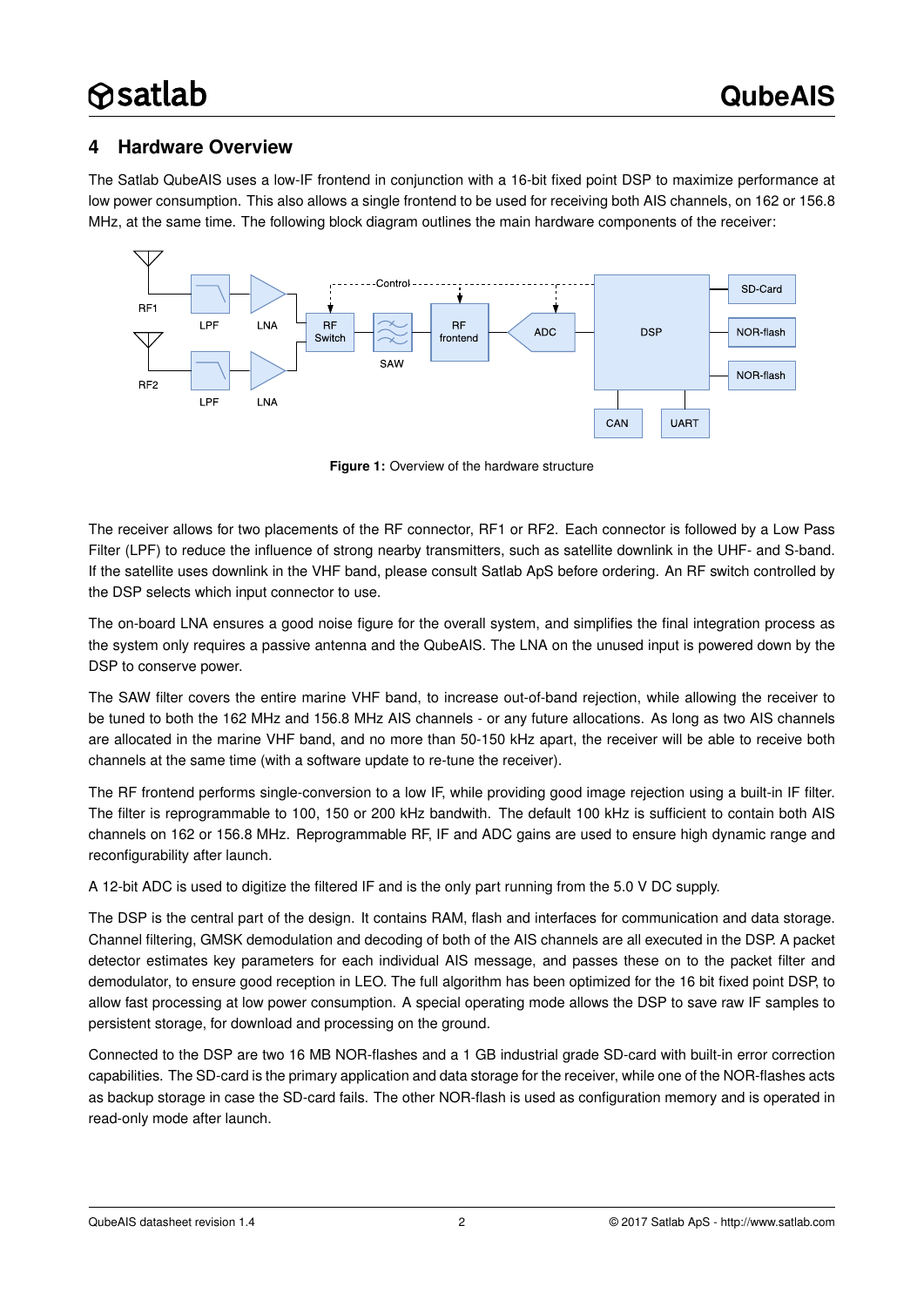# <span id="page-2-1"></span>**5 Software Overview**

The QubeAIS receiver software consists of 3 main parts, shown in figure [2:](#page-2-0) The platform, AIS loader and the AIS application. This section describes the operation of each component in detail.



<span id="page-2-0"></span>**Figure 2:** Overview of the AIS receiver software components

The platform and AIS loader both reside in write-protected internal flash on the DSP. They can be upgraded on ground via the debug interface, but remain fixed after launch so the receiver always boots in a known configuration. The AIS Application is executed by the AIS loader from SD-card or NOR-flash and can be upgraded on-orbit if necessary.

### <span id="page-2-2"></span>**5.1 Platform**

The platform component includes the U-Boot bootloader, Linux kernel and a minimal root filesystem including Busybox shell and common debugging tools. On boot, the entire platform is loaded from write-protected flash into RAM and executed. Access to the Linux command shell is available on the debug UART pins in the P2 connector, although this is not required for the operation of the receiver.

# <span id="page-2-3"></span>**5.2 AIS Loader**

After the kernel is started, the platform initialization system will mount the SD-card and NOR-flash filesystems to /mnt/sd and /mnt/nor respectively. Then, the AIS loader program is run from /usr/bin/aisloader in the platform root filesystem.

The AIS loader will first search for an aisboot file on the SD-card, which can be used to instruct the loader to boot a different receiver application than the default. If no aisboot file is found on the SD-card, the NOR-flash will be checked. If the NOR-flash does not contain an aisboot file either, the AIS loader will check for the existence of the default receiver at /mnt/sd/p/ais and run it if it exists. In case no default receiver is found on the SD-card, the /mnt/nor/p/ais receiver from NOR-flash will be started.

In the rare case that neither the SD-card nor the NOR-flash contain a valid receiver program, or if the started receiver program faults, the AIS loader will start a fallback server that includes a BTP server (see section [7.3\)](#page-17-0). This can then be used to diagnose the problem via remote shell or upload a new receiver software.

# <span id="page-2-4"></span>**5.3 AIS Application**

The AIS application implements the primary functionality of the QubeAIS receiver. As shown on Figure [3,](#page-3-0) the 100 kHz IF output from the RF-frontend is sampled by the ADC, and processed by the demodulator block as described in section [5.3.1.](#page-3-1) The demodulator batch processes samples of approximately 700 ms of RF data. In the Message Decoder, candidate message from the demodulator are checked for correct HDLC frame structure and the CRC checksum is verified.

If the message was correctly received, it is passed to the Message Filter which can be used to only accept messages with certain MMSI numbers, message IDs, positions and/or country of origin. Finally, all single-slot accepted messages are tagged with a sequence number and stored in a persistent list on SD-card or NOR-flash. Furthermore, the most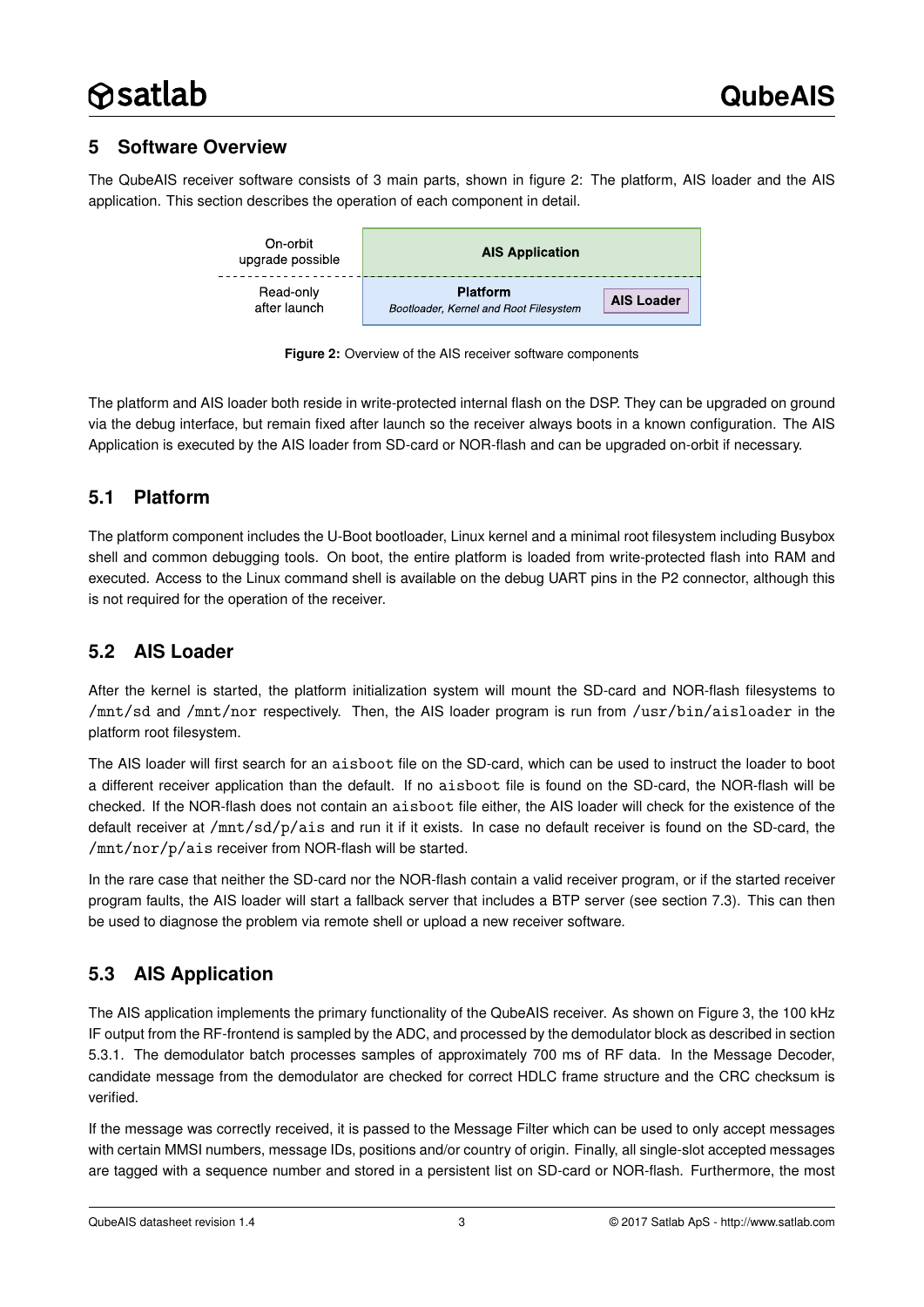recently received position reports from each MMSI is also stored in a RAM-based unique list. This makes it possible to quickly download the most recent data. AIS messages spanning 2 slots, typically static vessel information, are stored in a dedicated static list in flash.

The receiver is always operating in one of five *modes*; IDLE, RUNNING SINGLE, RUNNING CONT, RUNNING AND - SAVING SINGLE, or RUNNING AND SAVING CONT. In IDLE mode the sampler and demodulator are disabled to save power, and only the CSP services are running. RUNNING\_SINGLE and RUNNING\_CONT enables the sampler and demodulator for either a single or multiple samples. The demodulator can be requested to store the raw IF data to the sample store on either SD-card or NOR-flash. This mode is enabled in the RUNNING AND SAVING SINGLE and RUNNING AND SAVING CONT modes. The QubeAIS can be configured to start in either IDLE or RUNNING CONT mode. See subsection [7.1.2](#page-10-0) for more info on switching modes.



<span id="page-3-0"></span>**Figure 3:** Overview of the software structure

Three CSP servers are used to configure the receiver, read back status and to download messages and raw samples. The Blob Transfer Protocol (BTP) is a lightweight file transfer protocol built on CSP, that is used to provide reliable transfer of the raw sample files. BTP is further explained in Application Note SLAN-BTP and a client implementation is available on request.

#### <span id="page-3-1"></span>**5.3.1 Demodulator and Frame Decoder**

The main part of the receiver executable is the demodulator. The demodulator and frame decoder are responsible for converting the sampled data to valid AIS messages. Figure [4](#page-4-0) outlines the data flow in these two blocks.

Input samples from the ADC is first filtered by two channel filters to isolate the two AIS channels, either channels 1 & 2 or channels 3 & 4 depending on the frontend setting. A packet detector is then run on the filtered data to search for possible packets on the channels. Using a packet detector has the advantage of lowering the power consumption of the receiver, since the remaining demodulator stages are only run when packets are detected. Since AIS messages received in space can be subject to up to  $\pm 4$  kHz of Doppler shift, a center frequency estimator is used to adjust the subsequent stages of the demodulation algorithm.

When a packet is detected, its position in the sample and its estimated center frequency is passed to a narrow packet filter. Output from the packet filter is processed by the GMSK demodulator and passed to the clock and data recovery block for reconstruction of the 9600 bps bitstream. Finally, the bitstream is checked for correct HDLC framing structure and CRC checksum by the packet verification block.

For customers who wish to develop their own demodulator, Satlab provides a demodulator plugin kit that allows the Demodulator, Message Decoder and Message Filter to be replaced with a custom library. The receiver allows onorbit switching between multiple plugins, e.g. for performance comparison between multiple algorithms. Plugins are implemented as a dynamic library that process the raw IF samples and has access to the normal message store and message download via CSP. Please contact Satlab for more information on this option.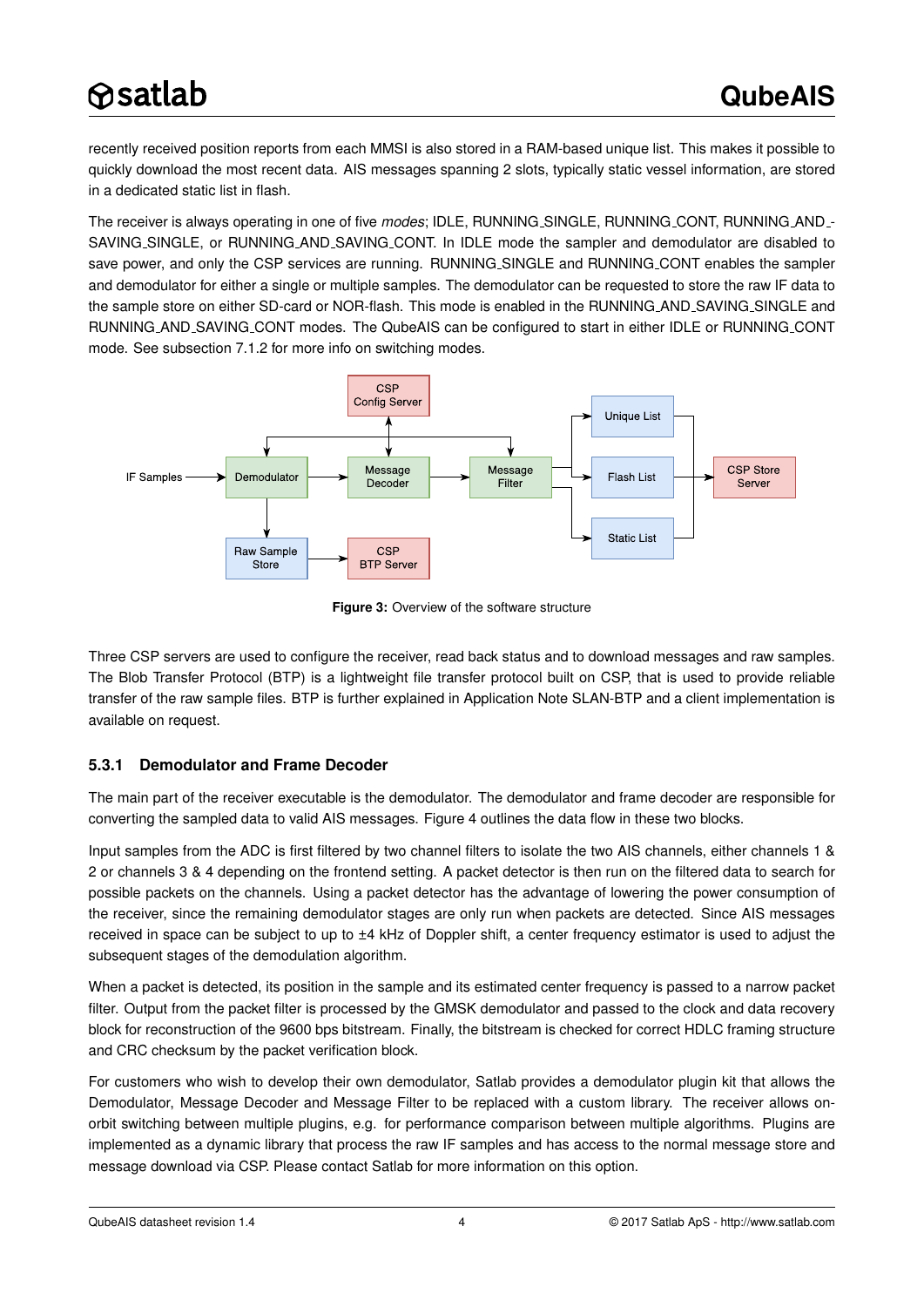

<span id="page-4-0"></span>**Figure 4:** Overview of the demodulator and frame decoder

#### <span id="page-4-2"></span>**5.3.2 Message Store and Message Filter**

As shown in the software overview on figure [3,](#page-3-0) correctly demodulated messages can be filtered by a message acceptance filter. This allows messages to be filtered on MMSI number, minimum/maximum latitude/longitude, MID (Maritime Identification Digits, the part of an MMSI that denotes the ships country of origin) and message types. As default, the filter accepts all message types, MMSIs and positions.

Received position messages are stored in a file called aisdata.bin on either the SD-card or the NOR-flash, depending on where the receiver program is running from. The aisdata.bin file has a default size of 100000 messages of 40 bytes each. A 2000-entry unique list is maintained in RAM and will store the last received message from up to 2000 MMSIs. Additionally, a 15000 messages buffer is used to store two-slot AIS messages.

Messages are stored in the flash and unique list with a 32-bit sequence number and a 32-bit timestamp (UNIX time, i.e. number of seconds since midnight on January 1st, 1970). Each message is stored with up to 26 bytes AIS message data and 14 bytes overhead for a total size of 40 bytes. In the message store, free messages are marked with a sequence number of  $0xffffffff.$ 

Two CSP ports are available for download of messages. One port, AIS PORT AIS STORE, provides access to the full 40 byte messages while AIS PORT AIS STORE SHORT can be used to download position reports in a condensed 20 byte format, referred to as a *short frame*. The short frames contain MMSI, message ID, position, timestamp and sequence number. In addition, the AIS PORT STORE REQUEST can be used to request messages based on a selection bitfield.

Tables [1](#page-4-1) and [2](#page-5-0) lists the regular and short AIS frames data structures. The reserved fields contain debugging output from the demodulator and may be changed in a future version.

<span id="page-4-1"></span>

| <b>Field Name</b> | <b>Field Type</b> | <b>Description</b>                             |  |
|-------------------|-------------------|------------------------------------------------|--|
| seq_nr            | $uint32_t$        | Message sequence number                        |  |
| time              | $uint32_t$        | UNIX timestamp of message reception in seconds |  |
| rssi              | uint8 t           | <b>Estimated message RSSI</b>                  |  |
| res               | $uint8_t[3]$      | Reserved                                       |  |
| flags             | uint8_t           | Flag bits, see description                     |  |
| size              | $uint8_t$         | Size of data in bytes                          |  |
| data              | $uint8_t[26]$     | Data array                                     |  |

#### Table 1: The common ais\_frame\_t data structure

In the flags field, bit 0 (the LSB) is set for messages with correct CRC checksum. Bits 1 & 2 mark the AIS channel the message was received on, i.e. 0b00 to 0b11 for channels 1 to 4 respectively. Bit 3 to 7 are used to mark the buffer the message was downloaded from. It will be equal to AIS BACKEND FILE (0) for messages from the file store and equeal to AIS BACKEND UNIQUE (1) for messages from the unique list.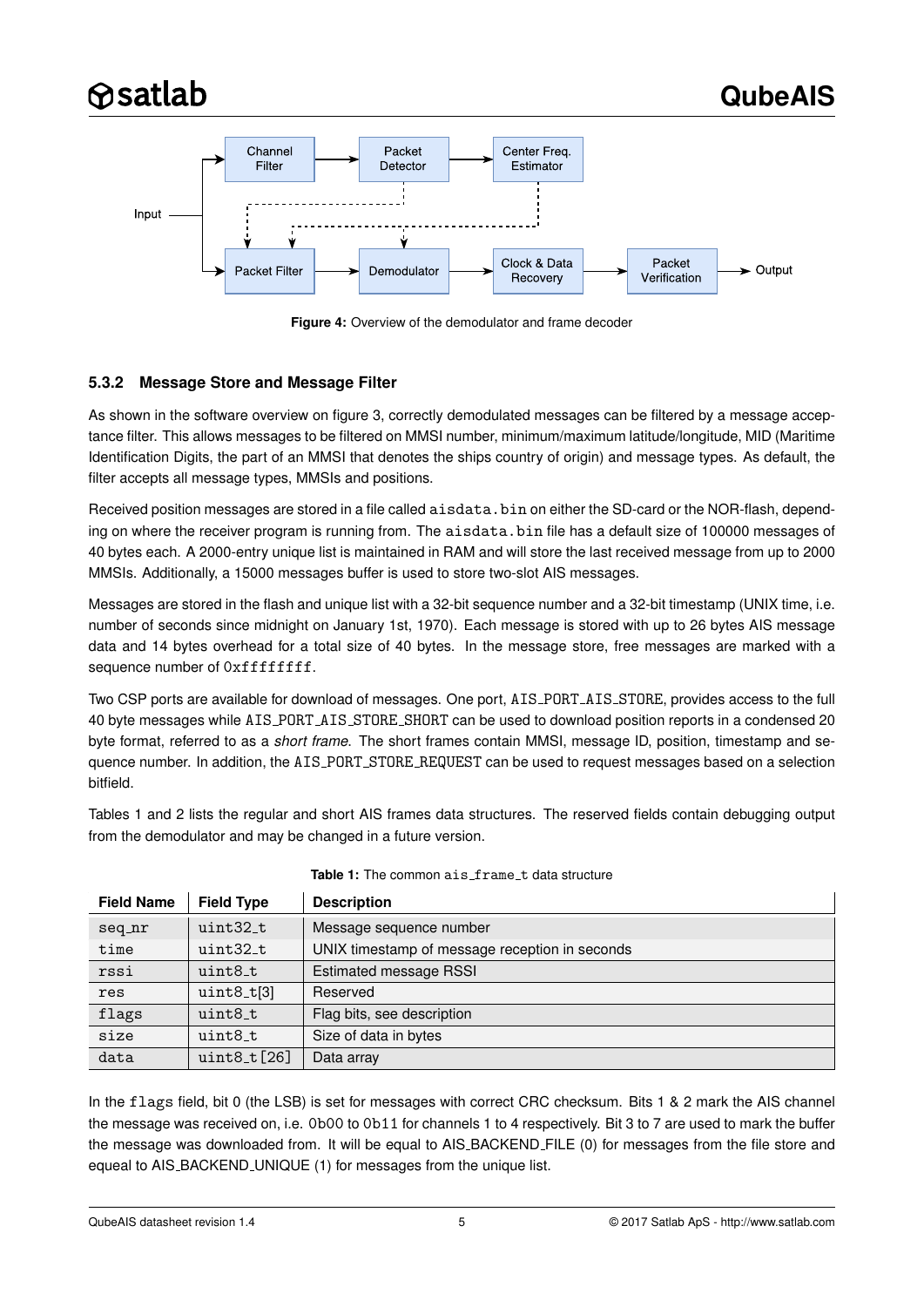The ais\_short\_frame\_t data structure listed in table [2](#page-5-0) is used for condensed data from AIS position reports.

rssi is a pseudo-RSSI figure, meaning that it will indicate the signal magnitude in the ADC range. It is thus not the signal power in dBm.

<span id="page-5-0"></span>

| <b>Field Name</b> | <b>Field Type</b> | <b>Description</b>                  |
|-------------------|-------------------|-------------------------------------|
| mmsi              | uint32_t          | AIS message MMSI number             |
| time              | uint32_t          | UNIX timestamp of message reception |
| rssi              | uint8_t           | <b>Estimated message RSSI</b>       |
| msgid             | uint8_t           | AIS message ID                      |
| flags             | uint8_t           | Flag bits, see description          |
| lat               | $int32_t$         | Message latitude in 1/10000 min.    |
| lon               | int32 t           | Message longitude in 1/10000 min.   |

Table 2: The common ais\_short\_frame\_t data structure

The ais frame static t data structure listed in table [3](#page-5-1) is used for static AIS data such as message ID 5 and 24. These include vessel name, destination and IMO number.

<span id="page-5-1"></span>

| <b>Field Name</b> | <b>Field Type</b> | <b>Description</b>                  |
|-------------------|-------------------|-------------------------------------|
| seq_nr            | uint32 t          | Message sequence number             |
| time              | uint32 t          | UNIX timestamp of message reception |
| rssi              | $uint8_t$         | Estimated message RSSI              |
| res               | $uint8_t[3]$      | Reserved                            |
| flags             | uint8 t           | Flag bits, see description          |
| size              | uint8 t           | Size of data in bytes               |
| data              | $uint8_t[55]$     | Data array                          |

Table 3: The common ais\_frame\_static\_t data structure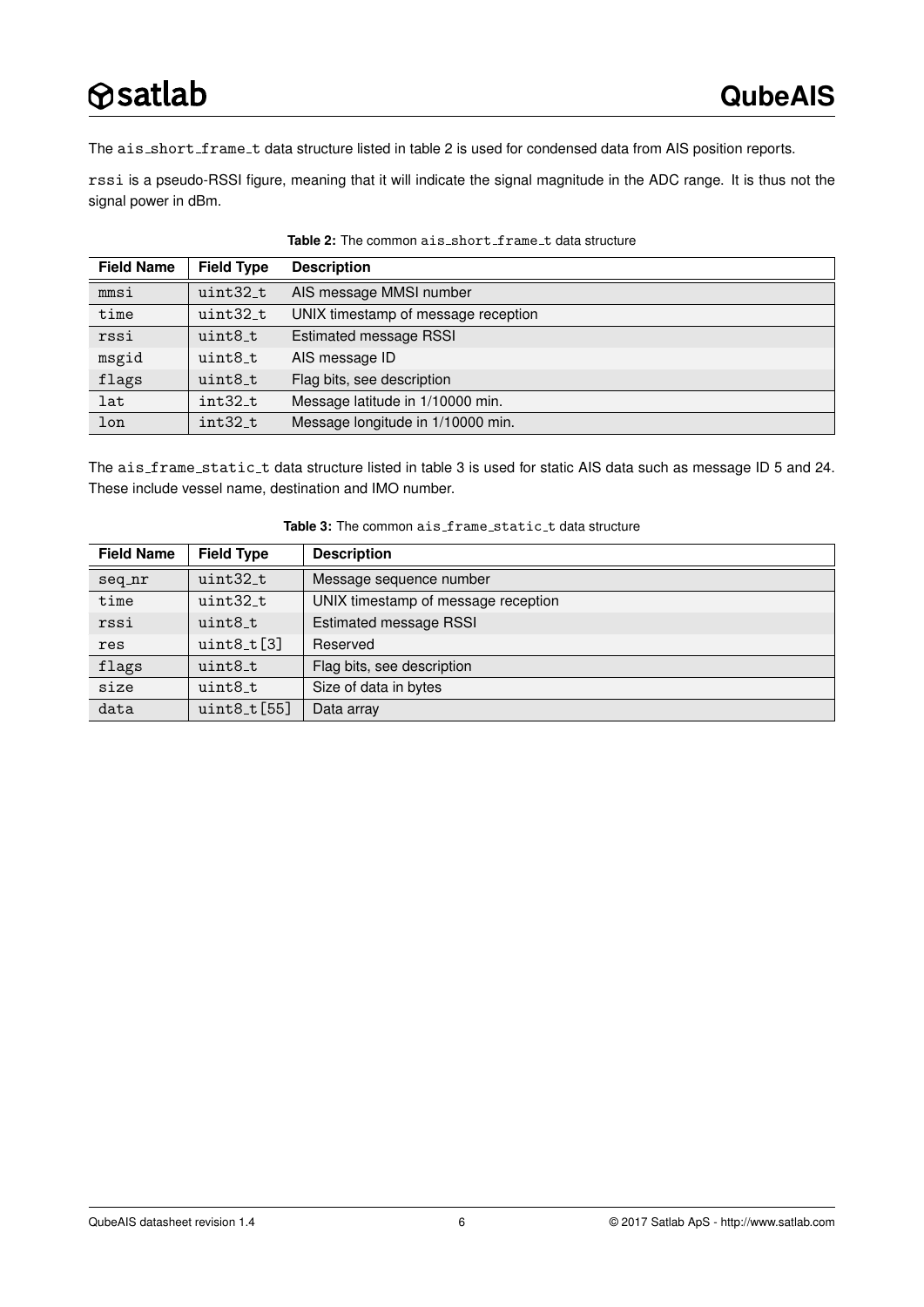# <span id="page-6-1"></span>**5.4 Setup**

One of the NOR-flash devices shown in Figure [1](#page-1-0) is used as a configuration partition, mounted read-only under /mnt/rom in the root filesystem. The config directory on the partition contains a number of configuration files, listed in table [4.](#page-6-0) The files are parsed by both the AIS loader and the AIS application during startup. If a file is not found, or contains invalid data, the default value is used.

It is strongly recommended not to alter these parameters on-orbit, since setting them to a invalid value could render the receiver unresponsive.

<span id="page-6-0"></span>

| <b>Parameter</b> | Range            | <b>Default Value</b>     | <b>Description</b>                    |
|------------------|------------------|--------------------------|---------------------------------------|
| canrate          | 125000 - 1000000 | 1000000                  | <b>CAN</b> bitrate                    |
| uartrate         | 9600 - 500000    | $\overline{\phantom{0}}$ | <b>UART</b> bitrate                   |
| cspaddress       | $0 - 30$         | 3                        | CSP address of receiver               |
| cspgateway       | $0 - 30$         | 4                        | CSP gateway of receiver               |
| csproutes        | Text             | -                        | CSP routes, see format in description |
| cspcryptokey     | Text             | -                        | CSP XTEA/HMAC key                     |
| inputant         | 1 or $2$         |                          | Input antenna connector               |

#### **Table 4:** Nonvolatile configuration parameters and default settings

The canrate and uartrate files contain the bitrate for the CAN-bus and UART interfaces. The UART rate should be set to 0 (or the file deleted) if UART is not used. CSP configuration is handled with the  $c$ sp $*$  files. By default, the receiver is configured to use CSP address 3 (cspaddress) and to forward all traffic through node 4 (cspgateway), which is typically the spacecraft radio or OBC. The default route is set to send all traffic via the CAN interface, but this can be overwritten using the csproutes file. The syntax of the file is:

address[:mac]=interface[,address[:mac]=interface].

The address can be either a numerical CSP destination address from 0-31 or "default" to set the default route. The optional mac field selects the "MAC layer" address, i.e. the destination address in the CAN identifiers. If omitted, the destination address will also be used as MAC address. On the point-to-point UART interface the MAC field is ignored. interface must be either can to use the CAN-bus or kiss to use KISS frames on UART.

As an example, to set all traffic to go via the UART interface use:

default=kiss

CSP message authentication (HMAC) and encryption (XTEA) is supported if the cspcryptokey is set. Note that setting this value does not mandate HMAC/XTEA on incoming connections, but the receiver will reply with matching authentication settings as incoming frames.

To change a configuration variable, use the Linux shell interface and remount the /mnt/rom partition writable and echo the new value into the file:

```
root:/> mount -o remount,rw /mnt/rom
root:/> echo 500000 > /mnt/rom/config/uartrate
root:/> echo default=kiss > /mnt/rom/config/csproutes
```
A reboot of the receiver is required for changes of the configuration variables to take effect.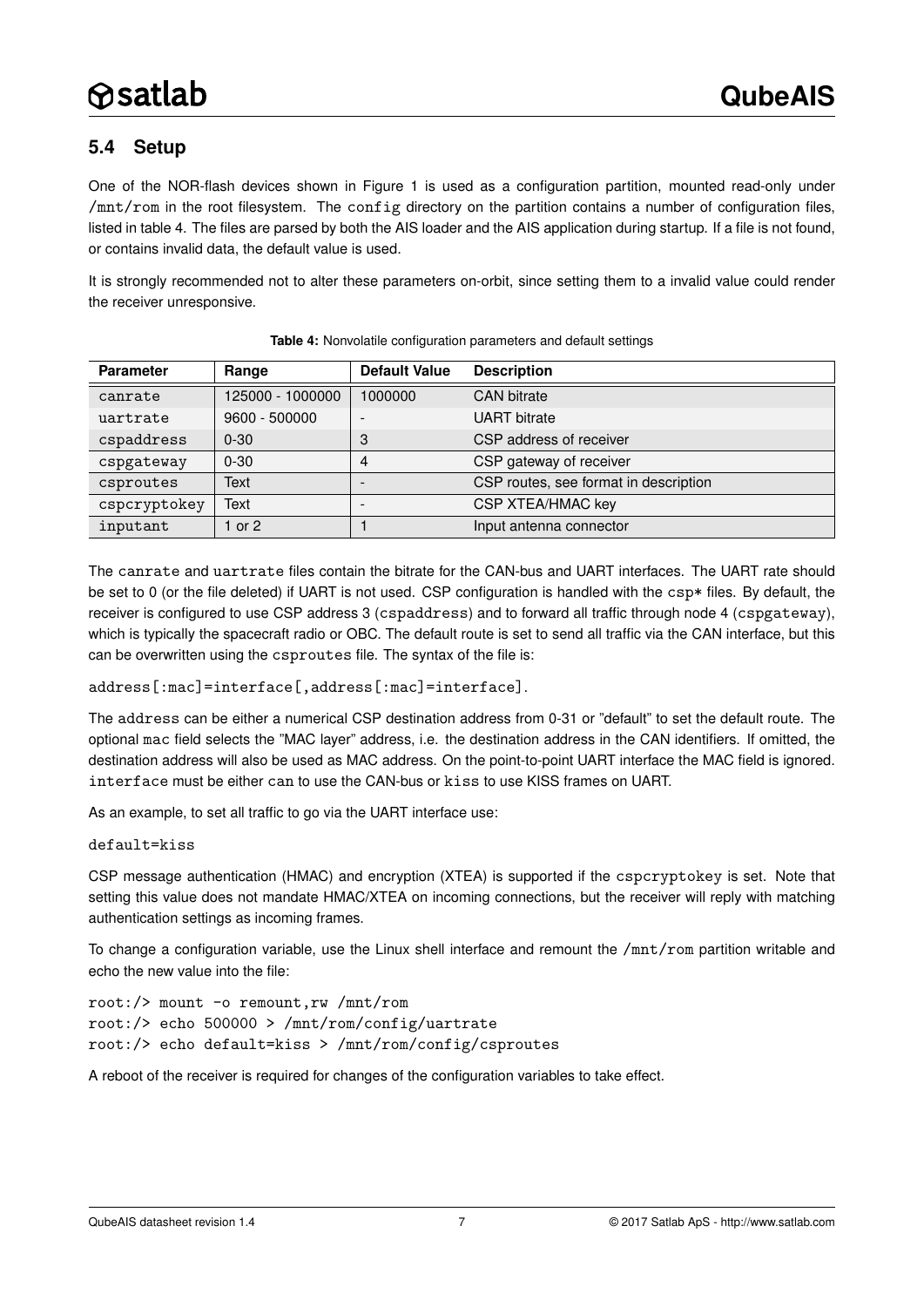### <span id="page-7-2"></span>**6 Receiver Performance**

In figure [5](#page-7-0) the typical reception performance for the AIS receiver is shown. The bold line shows the average reception performance over the full temperature range from -40°C to +70°C and for the two AIS frequencies on 161.975 MHz and 162.025 MHz ±3 kHz Doppler shift. The three thinner lines shows the average over the frequency span, but for maximum, minimum and typical operating temperatures.



<span id="page-7-0"></span>**Figure 5:** Typical receiver performance as a function of signal power averaged over AIS channel 1 and 2 ±3 kHz Doppler.

This can be related to a simplified link budget simulation. The basis of this simplified signal level budget is a Class A vessel with vertical antenna, illustrated in figure [6.](#page-7-1) The ship transponder output is assumed to be 12.5 W, with 1 dB loss from transponder to the antenna. The 3 ship antenna types are assumed over ideal ground plane and on the satellite side a 0 dBi antenna and 1 dB cable loss is assumed. This results in the signal levels into the receiver as shown in figure [7](#page-8-0) and [8](#page-8-1) for a 400 km and 600 km orbit respectively. The two dashed lines shows the reception limits for the receiver, showning that with the default settings of the receiver, the AIS signal strength falls nicely within the operating range of the AIS receiver.



<span id="page-7-1"></span>**Figure 6:** Simplified receiver sensitivity simulation

*It should be noted that this is a very simplified calculation and a detailed link budget analysis should be performed for each mission individually.*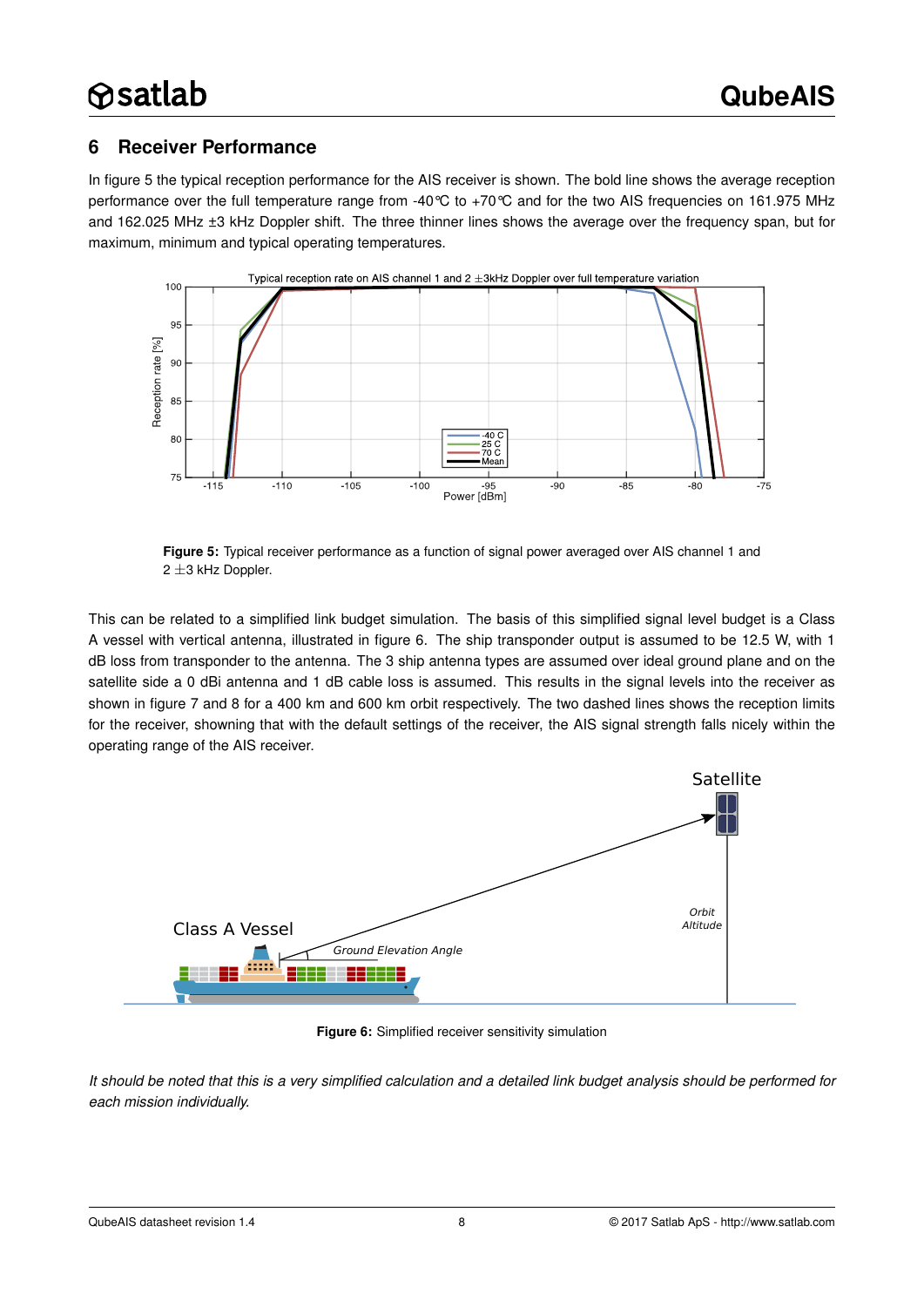

<span id="page-8-0"></span>**Figure 7:** Receiver performance 400 km orbit



<span id="page-8-1"></span>**Figure 8:** Receiver performance 600 km orbit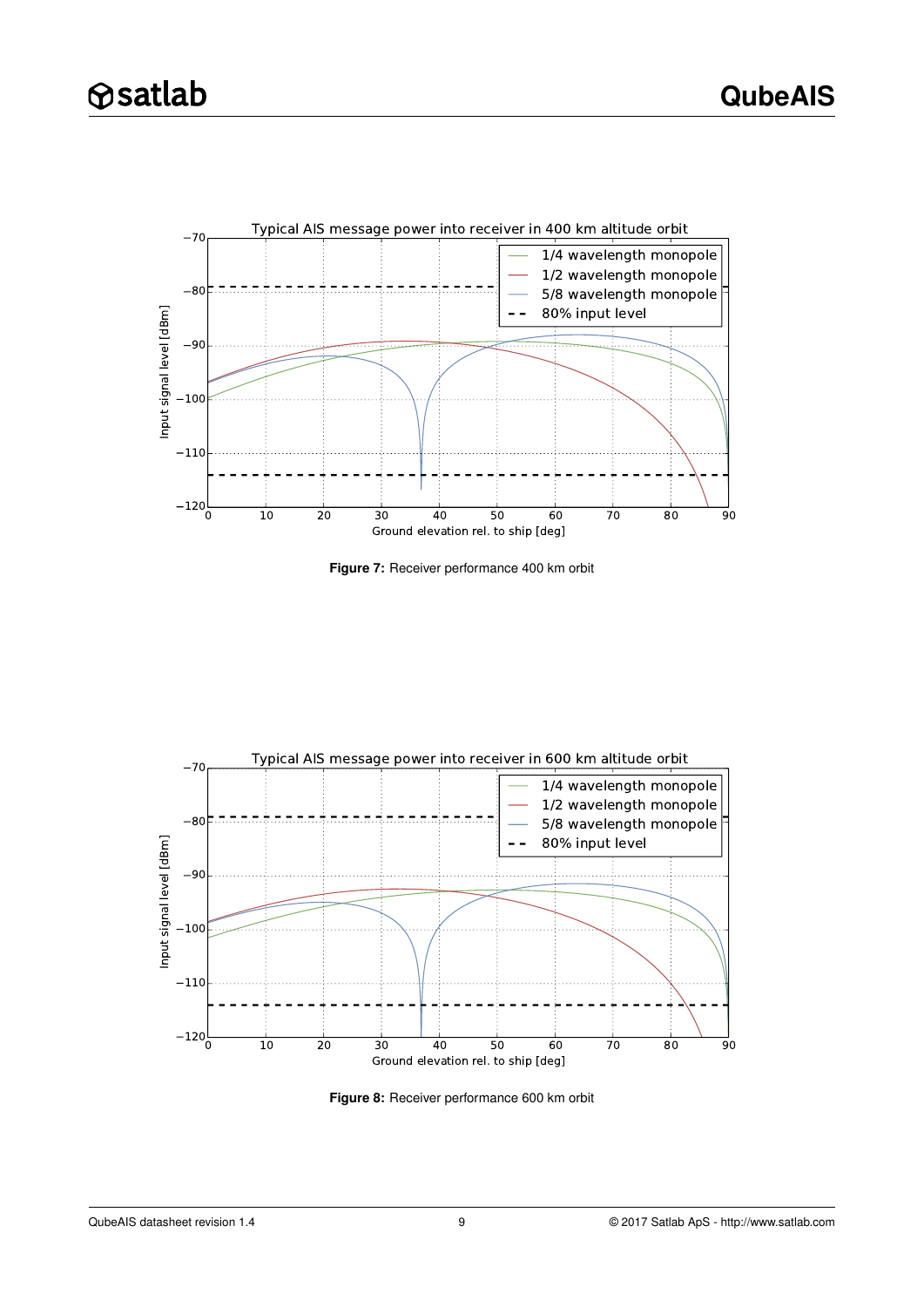### <span id="page-9-1"></span>**7 Software Interface Description**

The QubeAIS receiver is controlled using the Cubesat Space Protocol (CSP) via CAN-bus or UART/KISS. This chapter lists the available service ports and data structures used to communicate with the device. The CSP address of the receiver is set using the configuration variables as explained in section [5.4.](#page-6-1) Table [5](#page-9-0) lists the available service ports with a short description of each service.

When the device is booted, it will automatically start listening for requests on the service ports. Each service can be categorized as either *Configuration and Status*, *Message Store* or *Blob Transfer Protocol*.

All data structures are packed, i.e. no alignment padding is used between the fields, and unless otherwise noted all fields are transferred in network byte order (big endian).

This chapter is meant to serve as a reference. Satlab supplies a support library, libsatlab, containing an ais.h header file with all data structures and wrapper functions around the CSP calls to simplify integration of the receiver.

<span id="page-9-0"></span>

| <b>Port Name</b>          | <b>Port Number</b> | <b>Service Description</b>                      |
|---------------------------|--------------------|-------------------------------------------------|
| AIS_PORT_STATUS           | 8                  | AIS receiver status                             |
| AIS_PORT_MODE             | 9                  | Receiver mode configuration                     |
| AIS_PORT_AIS_STORE        | 11                 | Message store for long packets                  |
| AIS_PORT_AIS_STORE_SHORT  | 12                 | Message store for short packets                 |
| AIS_PORT_BTP              | 13                 | <b>Blob Transfer Protocol</b>                   |
| AIS_PORT_AIS_RX_STATUS    | 17                 | Detailed AIS receiver and message filter status |
| AIS_PORT_CONFIG           | 19                 | AIS general configuration                       |
| AIS_PORT_AIS_STORE_STATIC | 20                 | Message store for static packets                |
| AIS_PORT_STORE_CONFIG     | 21                 | Message store config                            |
| AIS_PORT_STORE_REQUEST    | 22                 | Message store bitmap request                    |
| AIS_PORT_TIME_CONFIG      | 23                 | Time configuration                              |
| AIS_PORT_CHANNEL_CONFIG   | 24                 | Channel configuration                           |
| AIS_PORT_DEMOD_CONFIG     | 30                 | Custom demodulator configuration                |
| AIS_PORT_DEMOD_USER       | 31                 | Custom demodulator user port                    |

#### **Table 5:** CSP service names and ports.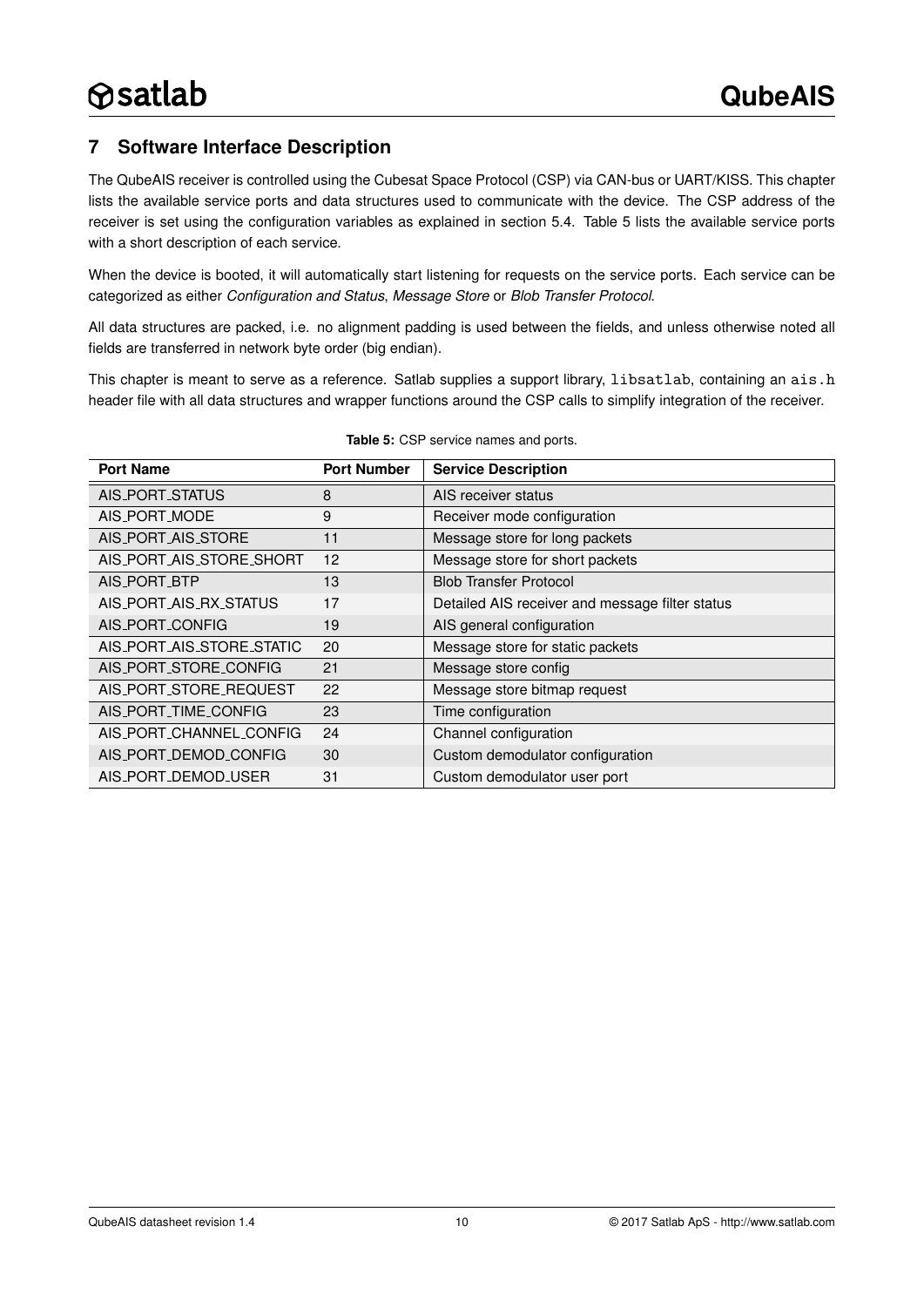# <span id="page-10-3"></span>**7.1 Configuration and Status Interface**

#### <span id="page-10-4"></span>**7.1.1 AIS PORT STATUS**

This port is used for reading the current status of the receiver, and to verify that it is operating nominally. When the QubeAIS receives a CSP packet on the AIS PORT STATUS port, it will return the data structure listed in table [6.](#page-10-1)

<span id="page-10-1"></span>

| <b>Field Name</b> | <b>Field Type</b> | <b>Description</b>                                      |  |
|-------------------|-------------------|---------------------------------------------------------|--|
| critical errors   | uint8_t           | Number of critical errors since boot                    |  |
| warnings          | uint8 t           | Number of warnings since boot                           |  |
| runs              | uint16 t          | Number of samples processed since boot                  |  |
| packs_detected    | $uint16_t$        | Number of packets detected since boot                   |  |
| running_from      | uint8_t           | Storage ID where the program is running                 |  |
| boot count.       | $uint16_t$        | Total number of times the system has booted             |  |
| crc ok            | uint32 t          | Number of received messages with correct CRC since boot |  |
| unique_mmsi       | uint16 t          | Number of unique MMSIs received since boot              |  |
| latest_mmsi       | $uint32_t$        | MMSI of the last received message                       |  |
| latest_long       | $int32_t$         | Longitude of last received message in 1/10000 min.      |  |
| latest lat        | int32 t           | Latitude of last received message in 1/10000 min.       |  |
| rssi              | uint8 t           | RSSI of 100 kHz channel bandwidth                       |  |
| flags             | uint8_t           | Status flags                                            |  |

The running from field will return AIS\_RUNNING\_FROM\_SD (numerical value 0x00) when running from the SD-card, and AIS\_RUNNING\_FROM\_NOR (numerical value 0x01) when running from the NOR-flash.

When the status is requested, the receiver will measure the RSSI in the receiver frontend and return it in the rssi field. The field step size is 0.5 dBm, and the range is shifted so an rssi field value of 0 corresponds to -140 dBm.

The flags byte is currently unused and will always be read as 0.

#### <span id="page-10-0"></span>**7.1.2 AIS PORT MODE**

This port sets the receive mode of the QubeAIS as described in section [5.](#page-2-1) Depending on configuration, the system will start in either idle or continuous mode. As default the receiver will start in continuous mode.

Table [7](#page-10-2) shows the fields in the  $a$ is2\_port\_mode\_t data structure.

<span id="page-10-2"></span>

| <b>Field Name</b> | <b>Field Type</b> | <b>Description</b>                                                 |  |
|-------------------|-------------------|--------------------------------------------------------------------|--|
| command_code      | uint8 t           | Sets the new receiver mode                                         |  |
| storage_id        | uint8_t           | Storage where RAW samples should be stored. 0=SD-card, 1=NOR-flash |  |
| file name no      | uint8_t           | First sample file number                                           |  |
| num_of_samples    | uint8 t           | Number of samples to process                                       |  |

Table 7: The ais2\_port\_mode\_t data structure

The command code field should be one of AIS2 MODE IDLE (value 0), AIS2 MODE RUNNING SINGLE (value 1), AIS2 MODE RUNNING CONT (value 2), AIS2 MODE RUNNING AND SAVING SINGLE (value 3), AIS2 MODE RUNNING AND SAVING CONT (value 4).

num of samples is only used in AIS2 MODE RUNNING CONT and AIS2 MODE RUNNING AND SAVING CONT. If the value is larger than 0, the receiver will go to IDLE mode when the specified number of samples has been processed. If num\_of\_samples is 0, the receiver will continue to process samples until manually set in IDLE mode.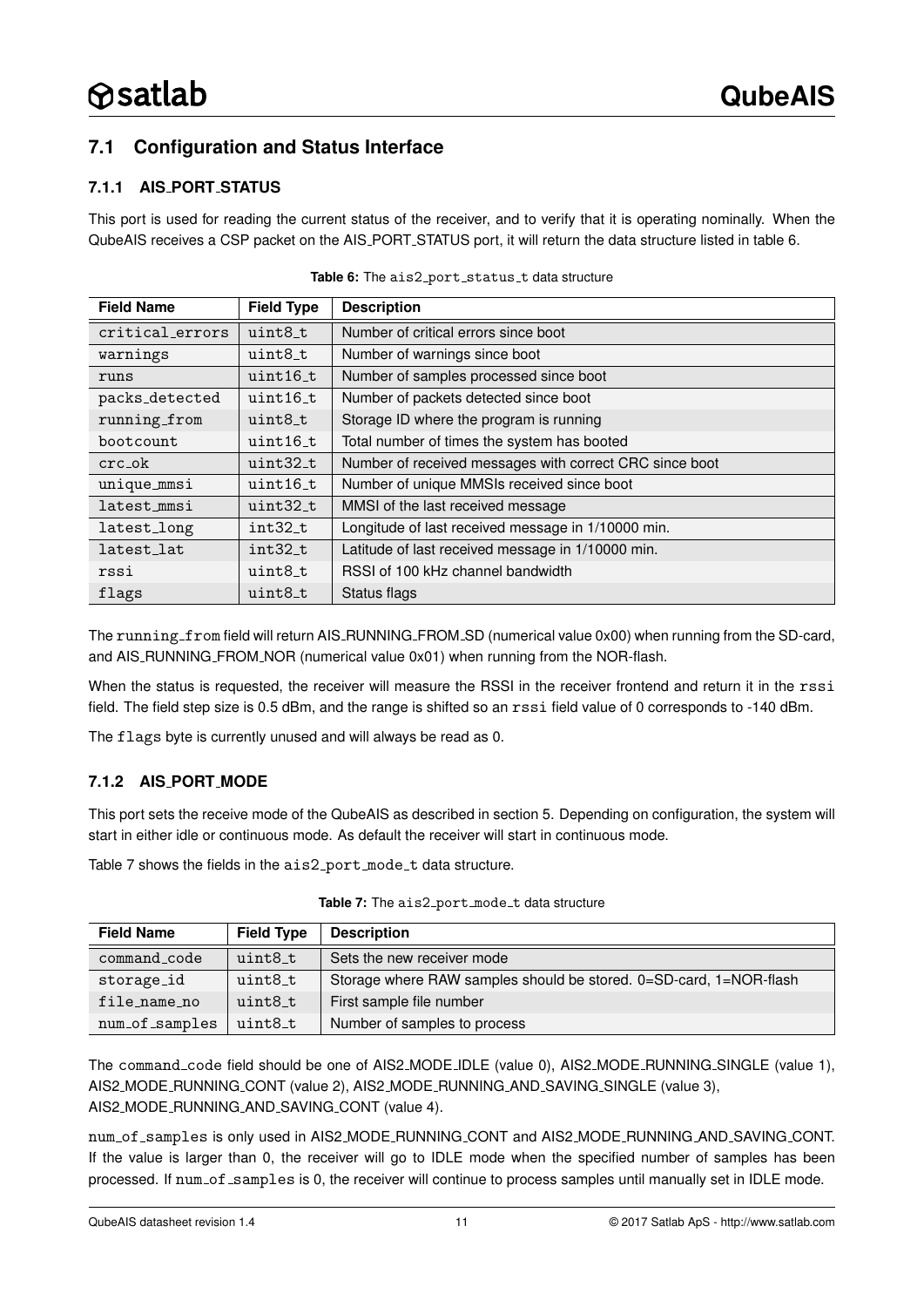The file name no field is used to generate the file name for the save samples in AIS2 MODE RUNNING AND -SAVING SINGLE and AIS2 MODE RUNNING AND SAVING CONT modes. Sample files are named hex(file name number + sample number).i. If e.g. 10 samples are requested (num of samples = 10) with file\_name\_no = 10, the files will be named  $0a.i$  to  $13.i$ .

storage id will select where the samples are store in AIS2 MODE RUNNING AND SAVING SINGLE and AIS2 - MODE RUNNING AND SAVING CONT modes. Data is stored on /mnt/sd/d and /mnt/nor/d respectively.

An ais2\_port\_mode\_t with the new settings will be returned when a mode request is received.

#### <span id="page-11-1"></span>**7.1.3 AIS PORT AIS RX STATUS**

The AIS PORT AIS RX STATUS returns a detailed receiver and message filter status. When a CSP packet is received on the AIS\_PORT\_AIS\_RX\_STATUS port, the ais\_rx\_status\_t data structure listed in table [8](#page-11-0) is returned.

<span id="page-11-0"></span>

| <b>Field Name</b>                 | <b>Field Type</b> | <b>Description</b>                                                       |  |
|-----------------------------------|-------------------|--------------------------------------------------------------------------|--|
| id                                | uint32_t          | Current message filter acceptance mask                                   |  |
| latmin                            | int32_t           | Current message filter minimum latitude                                  |  |
| latmax                            | int32_t           | Current message filter maximum latitude                                  |  |
| lonmin                            | int32_t           | Current message filter minimum longitude                                 |  |
| lonmax                            | int32_t           | Current message filter maximum longitude                                 |  |
| $crc$ <sub>-<math>ok</math></sub> | uint32_t          | Number of messages received with correct CRC                             |  |
| crc_error                         | $uint32_t$        | Number of messages received with incorrect CRC but correct packet length |  |
| filter_match_ok                   | uint32_t          | Number of messages that matched message acceptance filter                |  |
| rej_id                            | uint32_t          | Number of messages dropped because of message ID                         |  |
| $rej_pos$                         | uint32_t          | Number of messages dropped because of position                           |  |
| rej_mmsi                          | uint32_t          | Number of messages dropped because of MMSI                               |  |
| rej_cc                            | uint32_t          | Number of messages dropped because of country code                       |  |
| rej_time                          | uint32_t          | Number of messages dropped because of timestamp                          |  |

|  |  |  | <b>Table 8:</b> The ais_rx_status_t data structure |
|--|--|--|----------------------------------------------------|
|--|--|--|----------------------------------------------------|

The first 5 fields are related to the message acceptance filter. The id field is a bitfield with the currently accepted message types marked by set bits, e.g. if bit 18 is set, message type 18 is accepted. latmin/latmax and lonmin/lonmax are the current message filter area in 1/10000 min.

crc\_ok, crc\_error and filter\_match\_ok counts the number of messages with correct and erroneous CRC checksum, as well as the number of messages that passed the message filter constraints.

The rej id, rej pos, rej mmsi, and rej cc fields counts the drop reasons in the message filter. The rej time field is currently unused. Only the first field that result in the packet being rejected is incremented.

#### <span id="page-11-2"></span>**7.1.4 AIS PORT CONFIG**

This port is used for configuring the RF gain stages, and to enable or disable autostart (start in running continous mode). All fields of the ais2\_port\_config\_t structure are shown in table [9.](#page-12-0)

The boots field sets the number of boots the configuration should be valid for. If the configuration should only be valid until next reboot, use  $boots = 0$ . To use a configuration for all future boots, use  $boots = 0$ xffff.

The receiver will reply with the updated configuration.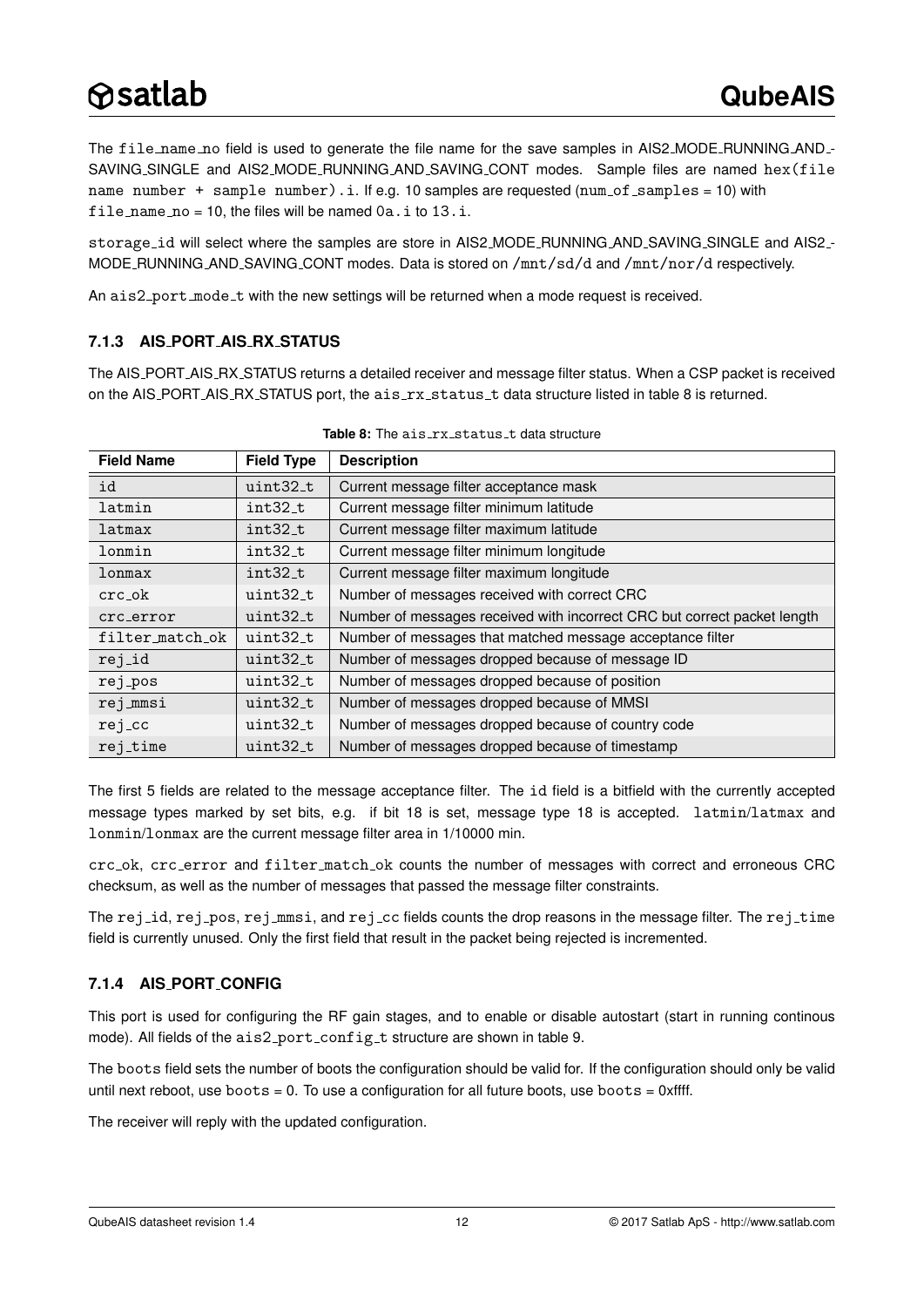<span id="page-12-0"></span>

| <b>Field Name</b> | <b>Field Type</b> | <b>Description</b>                                            |  |
|-------------------|-------------------|---------------------------------------------------------------|--|
| boots             | uint16 t          | How many boots the configuration should be valid              |  |
| adc_gain          | $uint8_t$         | ADC gain value. Use 0xff to keep current value                |  |
| filter_gain       | uint8_t           | RF frontend filter gain value. Use 0xff to keep current value |  |
| lna_gain          | uint8 t           | RF frontend LNA gain value. Use 0xff to keep current value    |  |
| autostart         | uint8 t           | If nonzero, enable receiver autostart                         |  |

Table 9: The ais2\_port\_config\_t data structure

#### <span id="page-12-1"></span>**7.1.5 AIS PORT TIME CONFIG**

This port allows the system time of the QubeAIS to be adjusted and read back. The receiver does not have an RTC so the system time is undefined after startup. Since all received AIS frames are timestamped with the system time, it is thus recommended to set the time when the system is powered on. The time format is UNIX time, i.e. number of seconds since midnight on January 1st, 1970, with each timestamp is split into seconds and nanoseconds components.

To set the system time, send an ais\_port\_time\_config\_set\_time\_req with the new time. The receiver will reply with an ais\_port\_time\_config\_set\_time\_rep structure containing an error/success return value and the updated system time.

To set the receiver time, send an ais\_port\_time\_config\_set\_time\_req with the sec and nsec fields set to the new time in seconds and nanoseconds since 00:00:00 on January 1st 1970 (also known as "Epoch time").

| <b>Field Name</b> | <b>Field Type</b> | <b>Description</b>                                  |  |
|-------------------|-------------------|-----------------------------------------------------|--|
| type              | uint8_t           | Request type, must be AIS_PORT_TIME_CONFIG_SET_TIME |  |
| sec               | uint32_t          | New seconds                                         |  |
| nsec              | uint32 t          | New nanoseconds                                     |  |

Table 10: The ais\_port\_time\_config\_set\_time\_req\_t data structure

The receiver will reply with an ais\_port\_time\_config\_set\_time\_rep packet containing the same type field and an error code (0 for success, error code on error) and the updated time. The error codes are listed in libsatlab.

| <b>Field Name</b> | <b>Field Type</b> | <b>Description</b>                                  |  |
|-------------------|-------------------|-----------------------------------------------------|--|
| type              | uint8_t           | Request type, must be AIS_PORT_TIME_CONFIG_SET_TIME |  |
| error             | uint8 t           | Error code                                          |  |
| sec               | uint32_t          | New seconds                                         |  |
| nsec              | uint32_t          | New nanoseconds                                     |  |

Table 11: The ais\_port\_time\_config\_set\_time\_rep\_t data structure

To request the current system time, send a single byte ais\_port\_time\_config\_get\_time\_req. The receiver will reply with an ais\_port\_time\_config\_get\_time\_rep which is identical to the set time reply, except the type will be AIS PORT TIME CONFIG GET TIME.

| <b>Field Name</b> | <b>Field Type</b> | <b>Description</b>                                  |  |
|-------------------|-------------------|-----------------------------------------------------|--|
| type              | uint8_t           | Request type, must be AIS_PORT_TIME_CONFIG_GET_TIME |  |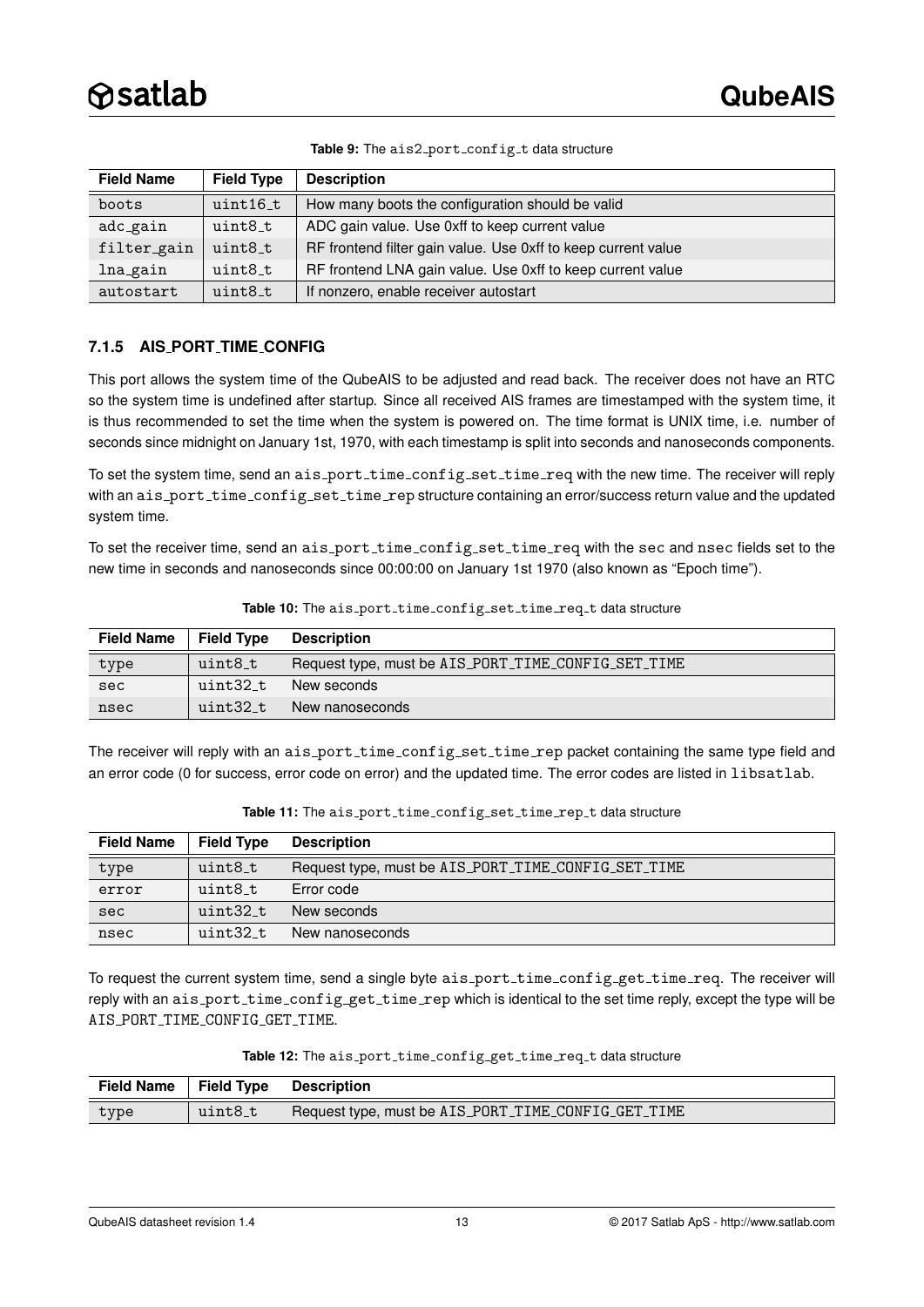#### <span id="page-13-0"></span>**7.1.6 AIS PORT CHANNEL CONFIG**

To select between AIS channels 1 & 2 (162 MHz center) and long-range channel 3 & 4 (156.8 MHz), send a channel config structure to the AIS PORT CHANNEL CONFIG port, with the channel field set to one of these defines:

```
#define AIS_PORT_CHANNEL_CH1_2 1
#define AIS_PORT_CHANNEL_CH3_4 2
```
The receiver will reply with a similar structure with the error field set to 0 for success or a non-zero error code on failure. The receiver must be rebooted for the change to take effect.

| <b>Field Name</b> | <b>Field Type</b> | <b>Description</b>                                   |  |
|-------------------|-------------------|------------------------------------------------------|--|
| type              | uint8_t           | Request/reply type, must be AIS_PORT_CHANNEL_SET/GET |  |
| error             | uint8 t           | Error code, 0 for success                            |  |
| channels          | uint8 t           | Channel selection, see description for valid values  |  |
| flags             | uint32_t          | Flags, currently unused                              |  |

Table 13: The ais\_port\_channel\_config data structure

#### <span id="page-13-1"></span>**7.1.7 AIS PORT DEMOD and AIS PORT DEMOD USER**

These two ports are used for the plugin demodulator functionality described in section [5.3.1.](#page-3-1) AIS PORT DEMOD is used to select between loadable modulators, while AIS PORT DEMOD USER is reserved for use by customer code to setup proprietary configuration.

Please contact Satlab if you plan on using this feature.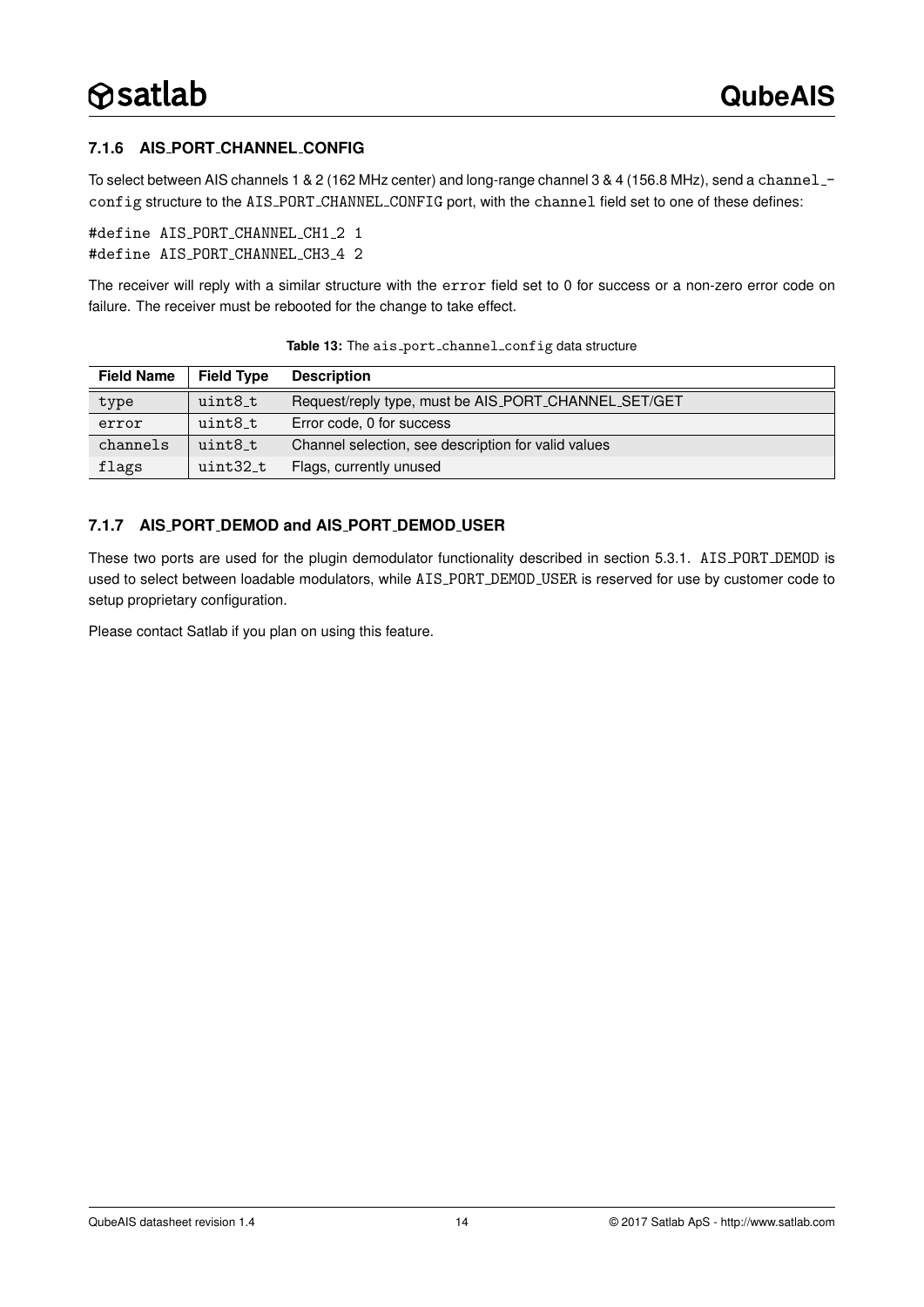### <span id="page-14-2"></span>**7.2 Message Store Interface**

#### <span id="page-14-3"></span>**7.2.1 AIS PORT STORE**

The AIS PORT STORE provides access to the AIS message store. As described in the software overview, received messages are stored in a fixed size ring buffer with a sequence number and a timestamp. Table [14](#page-14-0) lists the message store request structure. The from\_seq\_nr field selects the first sequence number to request. Note that messages are requested *back* in time, i.e. if 10 messages are requested from sequence number 100, messages 100 to 91 are returned.

The max num of frames field selects the maximum number of frames the receiver should reply with, from 1 to 1000. If more frames are requested than are currently available, empty frames (sequence number 0xffffffff) will be added until a full packet can be sent, i.e. no packets are sent with only empty frames. The backend selects the storage backend to request messages from. It must be either AIS\_BACKEND\_FILE to request from the flash buffer or AIS BACKEND UNIQUE to request from the RAM-based unique list. The static interface is only compatible with AIS BACKEND STATIC and is stored in a separate file.

The num of frames per reply selects the number of ais frame t frames that should be returned in each ais\_port\_ais\_store\_rep\_t. The delay\_between\_replys field can be used to insert an optional delay between each reply packet, e.g. if limited buffering is available on the spacelink.

<span id="page-14-0"></span>

| <b>Field Name</b>       | <b>Field Type</b> | <b>Description</b>                                        |
|-------------------------|-------------------|-----------------------------------------------------------|
| from_seq_nr             | uint32_t          | First sequence number to request. Use 0 to request newest |
| max_num_of_frames       | $uint16_t$        | Maximum number of message to transmit (1-1000)            |
| backend                 | uint8_t           | Storage backend to request message from                   |
| num_of_frames_per_reply | uint8 t           | Number of messages to store in each reply packet (1-4)    |
| delay_between_replys    | uint8 t           | Delay in between packets in 10 ms steps                   |

#### Table 14: The ais\_port\_ais\_store\_req\_t data structure

The receiver will answer the message request with a number of ais\_port\_ais\_store\_rep\_t structures as described in table [15.](#page-14-1) Note that the seq\_nr field will contain the newest sequence number available in the buffer regardless of the sequence number that were requested. The frame field is an array of num of frames per reply AIS messages.

<span id="page-14-1"></span>

| <b>Field Name</b> | <b>Field Type</b> | <b>Description</b>                                          |  |
|-------------------|-------------------|-------------------------------------------------------------|--|
| seq_nr            | uint32_t          | Sequence number of last received message in buffer          |  |
| frame             | ais_frame_t[]     | Array of 1-MAX_STORE_REPLY_FRAMES AIS frame data structures |  |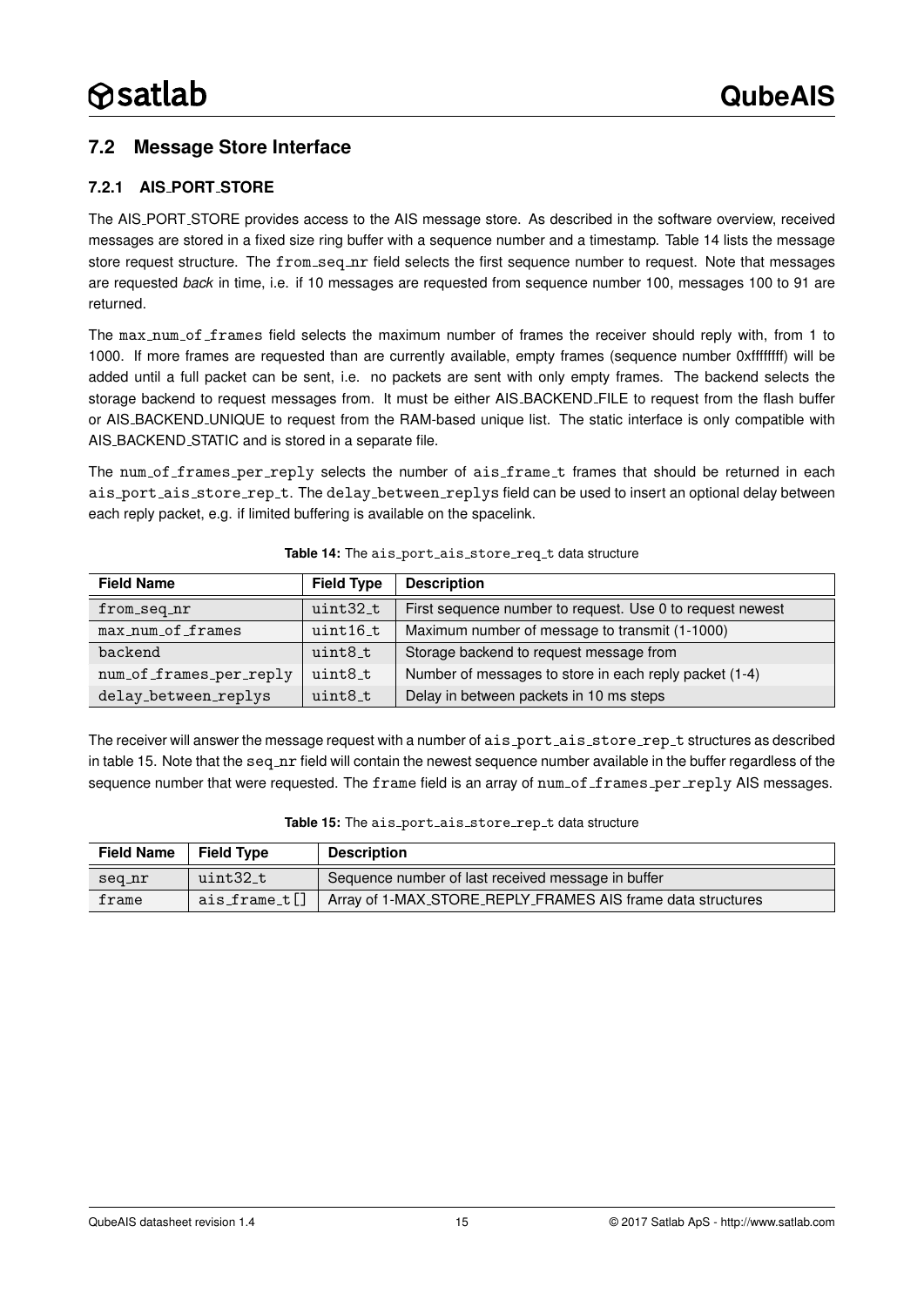#### <span id="page-15-2"></span>**7.2.2 AIS PORT STORE SHORT**

The AIS\_PORT\_STORE\_SHORT takes the same ais\_port\_ais\_store\_req\_t data structure requests as AIS\_PORT\_-STORE, but replies with short frames instead. The short frames are encapsulated in an ais\_port\_ais\_short\_rep\_t that is listed in table [16.](#page-15-0) Note that the message sequence number is not included in the short frame. Instead, the requested sequence number is returned in the seq\_nr field in the ais\_port\_ais\_short\_rep\_t structure.

<span id="page-15-0"></span>

| <b>Field Name</b> | <b>Field Type</b>           | <b>Description</b>                                   |
|-------------------|-----------------------------|------------------------------------------------------|
| seq_nr            | uint32_t                    | Sequence number of first message                     |
| frame             | $ais\_short\_frame\_t$ $[]$ | Array of 1-MAX_STORE_SHORT_REPLY_FRAMES short frames |

Table 16: The ais\_port\_ais\_short\_rep\_t data structure

#### <span id="page-15-3"></span>**7.2.3 AIS PORT STORE STATIC**

The AIS\_PORT\_STORE\_STATIC takes the same ais\_port\_ais\_store\_req\_t data structure requests as AIS\_PORT\_-STORE, but replies with static frames instead. The static frames are encapsulated in an ais\_port\_ais\_static\_rep\_t that is listed in table [17.](#page-15-1) Note that the static store always uses AIS\_BACKEND\_STATIC.

| Table 17: The ais_port_ais_static_rep_t data structure |  |  |
|--------------------------------------------------------|--|--|
|--------------------------------------------------------|--|--|

<span id="page-15-1"></span>

| <b>Field Name</b> | <b>Field Type</b>          | <b>Description</b>                                        |
|-------------------|----------------------------|-----------------------------------------------------------|
| seq_nr            | uint32 t                   | Sequence number of last received message in static buffer |
| frame             | $ais_f$ rame_static_t $[]$ | Array of 1-MAX_STORE_STATIC_REPLY_FRAMES static frames    |

#### <span id="page-15-4"></span>**7.2.4 AIS PORT STORE CONFIG**

This port allows modification of the message stores parameters and readback of the current store status. Two message types are accepted at this point: AIS PORT STORE CONFIG SET SIZE and AIS PORT STORE CONFIG GET - STATUS.

To change the size of one the message stores, send an ais\_port\_store\_config\_size\_req to the store config port. Note that the store size will not be updated immediately, and the receiver must be rebooted for the change to take effect.

| <b>Field Name</b> | <b>Field Type</b> | <b>Description</b>                                   |
|-------------------|-------------------|------------------------------------------------------|
| type              | uint8_t           | Request type, must be AIS_PORT_STORE_CONFIG_SET_SIZE |
| backend           | uint8_t           | The backend to configure                             |
| size              | uint32_t          | New store size in messages                           |

Table 18: The ais\_port\_store\_config\_size\_req data structure

The type field must be set to AIS\_PORT\_STORE\_CONFIG\_SET\_SIZE. The backend selects the backend to configure (FILE, UNIQUE or STATIC), and the size field sets the new store size in messages. The receiver replies with a config size reply packet that includes an error code and the new configured size. The error field will be 0 if the new size was accepted or an error code for invalid request (invalid backend, invalid size). The reply also contains the new configured size for validation.

This port can also be used to read back the current message store size, current sequence number and number of stored messages. The ais\_port\_store\_status\_req packet is used to request this information. The status request only identifies the message type and the backend to read status from.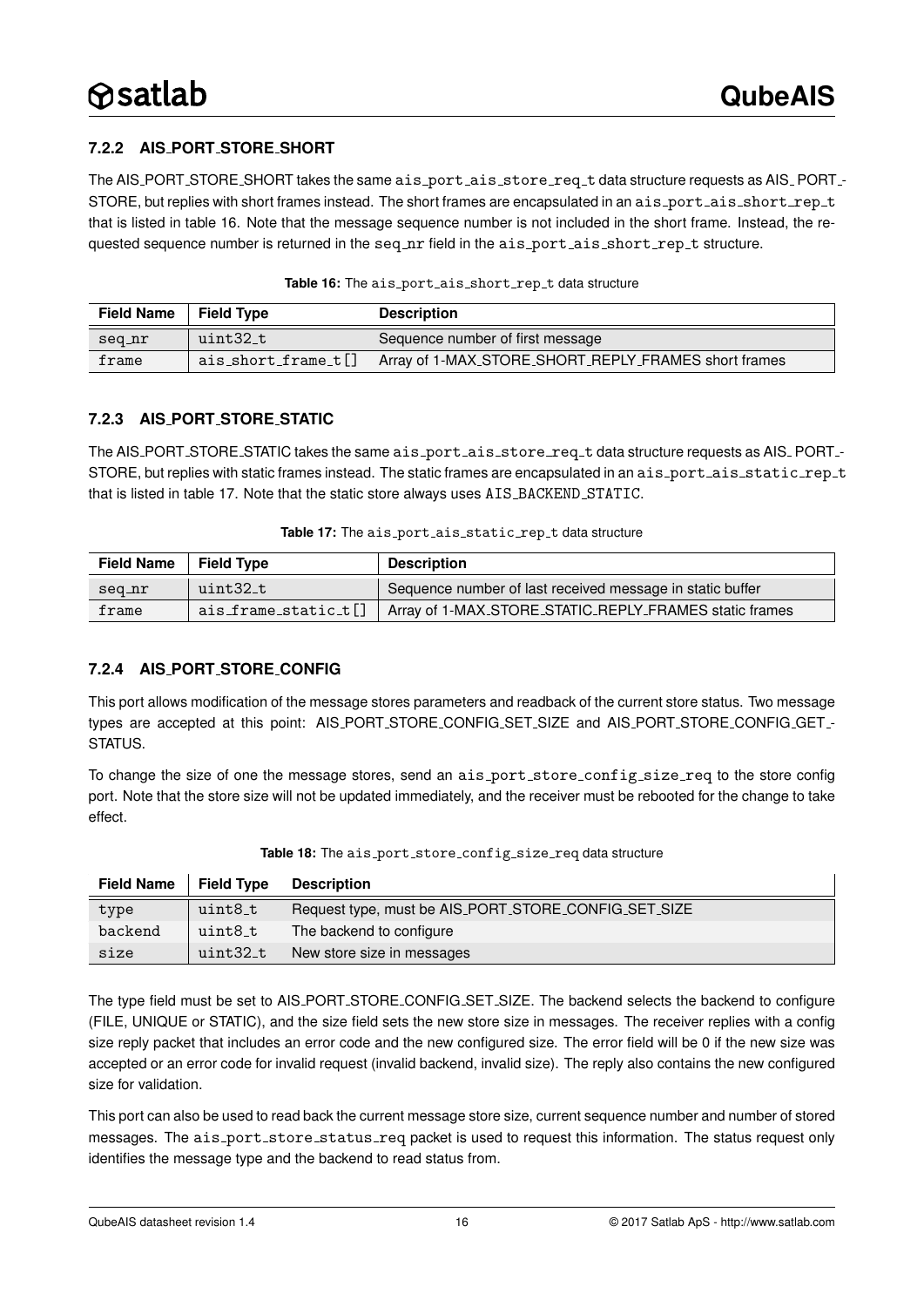| <b>Field Name</b> | <b>Field Type</b> | <b>Description</b>                                   |
|-------------------|-------------------|------------------------------------------------------|
| type              | uint8_t           | Request type, must be AIS_PORT_STORE_CONFIG_SET_SIZE |
| error             | uint8_t           | Error code                                           |
| backend           | uint8_t           | The backend to configure                             |
| size              | uint32 t          | New store size in messages                           |

#### Table 19: The ais\_port\_store\_config\_size\_rep data structure

#### Table 20: The ais\_port\_store\_status\_req data structure

| <b>Field Name</b> | <b>Field Type</b>   | <b>Description</b>                                     |
|-------------------|---------------------|--------------------------------------------------------|
| type              | uint8 <sub>-t</sub> | Request type, must be AIS_PORT_STORE_CONFIG_GET_STATUS |
| backend           | uint8_t             | The backend to request status from                     |

The receiver replies with an ais\_port\_store\_status\_rep packet which contains the store size, sequence number and message count.

| <b>Field Name</b> | <b>Field Type</b>   | <b>Description</b>                                     |
|-------------------|---------------------|--------------------------------------------------------|
| type              | uint8 <sub>-t</sub> | Request type, must be AIS_PORT_STORE_CONFIG_GET_STATUS |
| error             | uint8 t             | Error code                                             |
| backend           | uint8 t             | The backend that replies                               |
| size              | uint32 t            | Current store size                                     |
| seq               | uint32_t            | Current sequence number                                |
| count             | $uint32_t$          | Current message count                                  |

#### Table 21: The ais\_port\_store\_status\_rep data structure

#### <span id="page-16-0"></span>**7.2.5 AIS PORT STORE REQUEST**

This port is an extension to the regular AIS\_PORT\_AIS\_{STORE, STORE\_SHORT, STORE\_STATIC} ports. It allows requests of a range of AIS messages specified by a start sequence number plus a bitmap. A single subtype request message is used.

The receiver will reply with the regular ais\_port\_ais\_store\_rep\_t, ais\_port\_ais\_short\_rep\_t, and ais\_port\_ais\_static\_rep\_t packets depending on the specified backend.

| <b>Field Name</b> | <b>Field Type</b> | <b>Description</b>                                      |
|-------------------|-------------------|---------------------------------------------------------|
| type              | uint8_t           | Request type, must be AIS_PORT_STORE_REQUEST_BITMAP     |
| backend           | uint8_t           | The backend to request messages from                    |
| flags             | uint8 t           | Optional request flags                                  |
| frames_per_reply  | uint8_t           | Number of frames to include per reply                   |
| delay             | uint8_t           | Delay in 10 millisecond steps between each packet       |
| start             | uint32 t          | Request packets from sequence number                    |
| bitmap            | $uint8_t[]$       | Bitmap of frames, bit $0 = start$ , bit $n = start - n$ |

#### Table 22: The ais\_port\_store\_request\_bitmap\_req data structure

The type field must be AIS\_PORT\_STORE\_REQUEST\_BITMAP, and the backend field specifies the backend to request messages from. The start field specifies the first sequence number to request. To stay consistent with the regular store ports, the messages are requested backwards from start, i.e. the start fields selects the *maximum* number to request. Use start equal to 0 to request the newest available messages.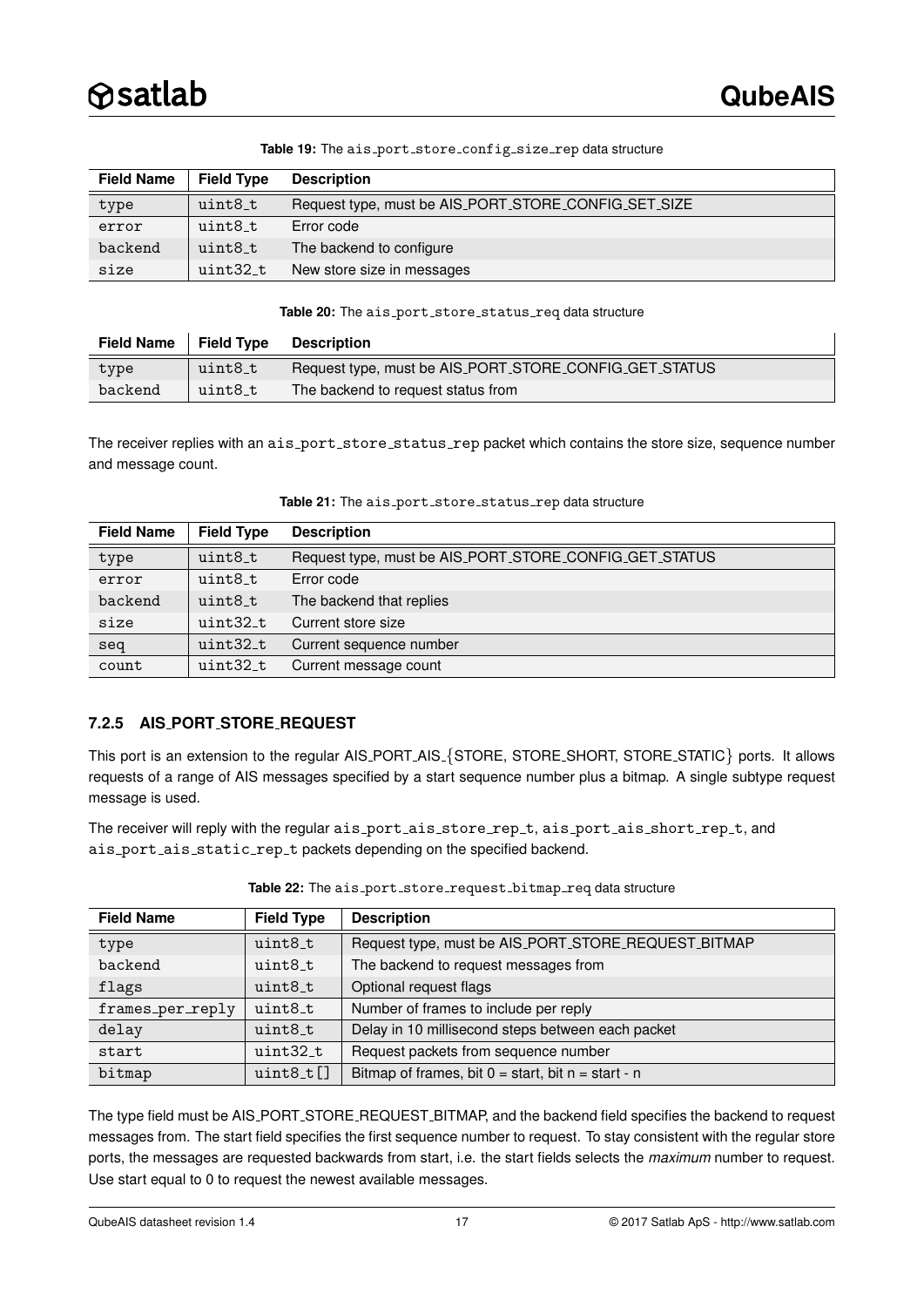The flags byte can be used to request short frames (from backends that support it), by setting the AIS PORT STORE -REQUEST\_FLAG\_SHORT flag.

The frames per reply field sets the number of AIS messages to include in each reply packet. The delay field can be used to insert a small delay between each packet (e.g. to lower the buffering requirement on routing nodes).

The bitmap field is used to request selected messages backwards from the start sequence number. If bit n is set, the receiver will send the message with sequence number start - n, i.e. bit 0 must be set to request the message with sequence number start. Bit 0 is the bit immediately after the delay field and bit 255 is the last bit in the packet.

The size of the bitfield is AIS PORT STORE REQUEST BITMAP SIZE which is currently set to 32 bytes (so up to 256 AIS messages can be requested at a time).

### <span id="page-17-0"></span>**7.3 Blob Transfer Protocol**

The Blob Transfer Protocol (BTP) is a lightweight file transfer and remote shell protocol based on CSP. BTP supports upload and download of files, as well as basic file operations such as list, delete, copy and move.

On the QubeAIS BTP is mainly used for downloading raw samples, and to upload new receiver software. The remote shell interface can be used for advanced debugging if necessary.

#### <span id="page-17-1"></span>**7.3.1 AIS PORT BTP**

BTP runs as a single threaded server on a single CSP port, AIS PORT BTP, and can thus only serve one connection at a time. The BTP protocol is explained in Application Note SLAN-BTP which is available on request.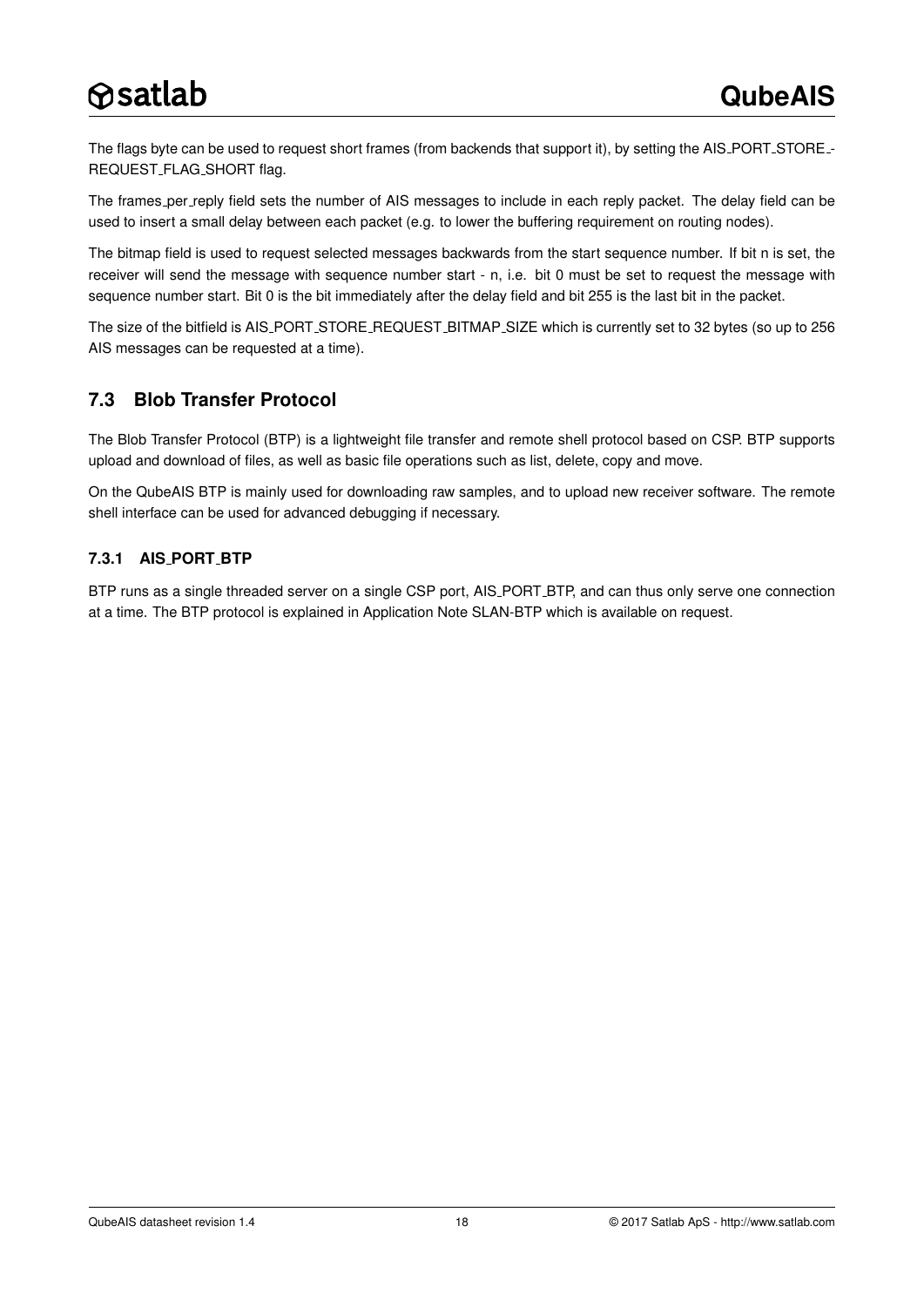### <span id="page-18-0"></span>**8 Hardware Interfaces**

The default interface recommended for QubeAIS is the CAN-bus at 1 Mb/s using Cubesat Space Protocol (CSP), available in the stack connector and P1. CSP over UART is also an possible option, available as TTL level UART in P1 or RS-232 levels in P3.

If you prefer not to use the stacking connector (e.g. due to size constraints), P1 provides connections to CAN, UART (TTL) and power. P1 is also useful for monitoring CAN and subsystem voltage, when the satellite is integrated. The CAN (H1-01 + H1-03) and power (H1-47 - H1-52) can be disconnected completely from the stack connector, which is to be specified upon ordering.

The connectors P1, P2 and P3 mates with the ZH-series female connector from JST Inc.

Typically the JTAG/serial debug connector (P2) is only used for test and firmware upgrade on ground.

### <span id="page-18-1"></span>**8.1 Pinout**

| <b>Stack connector</b> |                        |              | P3 - RS-232 connector |
|------------------------|------------------------|--------------|-----------------------|
| <b>Pin</b>             | <b>Description</b>     | <b>Pin</b>   | <b>Description</b>    |
| $H1-01$                | CAN-L                  | 1            | <b>GND</b>            |
| H <sub>1</sub> -03     | CAN-H                  | $\mathbf{P}$ | 3.3V DC               |
| H <sub>1</sub> -48     | Select one for 3.3V DC | 3            | <b>DNC</b>            |
| H <sub>1</sub> -50     |                        | 4            | <b>DNC</b>            |
| H <sub>1</sub> -52     |                        | 5            | Data UART RX (RS-232) |
| H <sub>1</sub> -47     | Select one for 5.0V DC | 6            | Data UART TX (RS-232) |
| H <sub>1</sub> -49     |                        |              |                       |
| $H1-51$                |                        |              |                       |
| $H2-29$                | <b>GND</b>             |              |                       |
| $H2-30$                | <b>GND</b>             |              |                       |
| $H2-32$                | <b>GND</b>             |              |                       |

| P1 - Power/CAN connector |                    |            | P2 - JTAG/Serial Debug connector |
|--------------------------|--------------------|------------|----------------------------------|
| <b>Pin</b>               | <b>Description</b> | <b>Pin</b> | <b>Description</b>               |
|                          | Data UART TX (TTL) |            | <b>GND</b>                       |
| 2                        | <b>GND</b>         | 2          | Vtarget                          |
| 3                        | Data UART RX (TTL) | 3          | <b>TRST</b>                      |
| $\overline{4}$           | <b>DNC</b>         | 4          | <b>TCK</b>                       |
| 5                        | <b>DNC</b>         | 5          | <b>TMS</b>                       |
| 6                        | CAN-H              | 6          | <b>TDO</b>                       |
| $\overline{7}$           | CAN-L              | 7          | TDI                              |
| 8                        | <b>GND</b>         | 8          | Debug UART RX                    |
| 9                        | 3.3V DC            | 9          | <b>GND</b>                       |
| 10                       | 5.0 V DC           | 10         | Debug UART TX                    |

DNC = Do Not Connect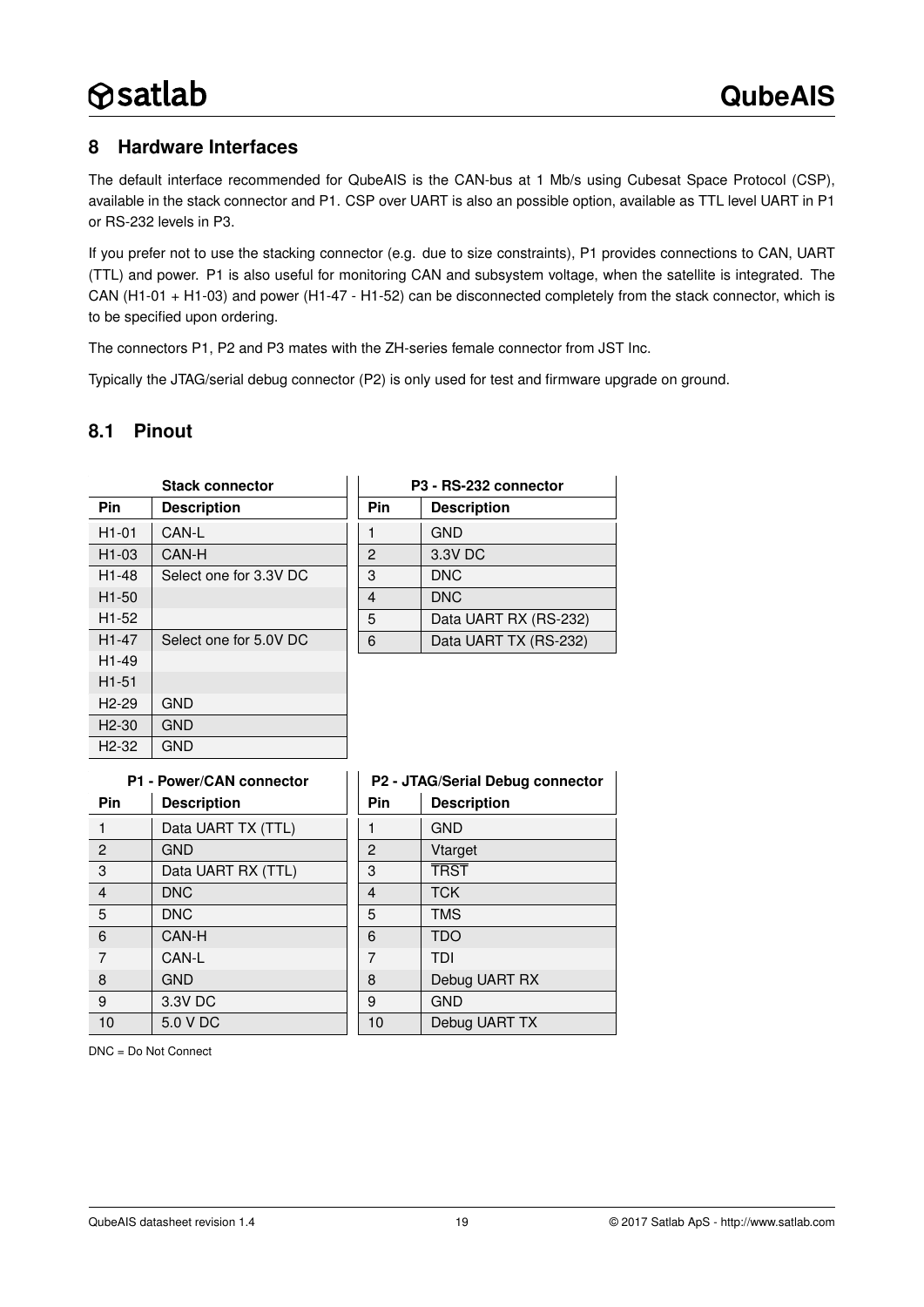### <span id="page-19-0"></span>**8.2 Electrical Levels on Pins**

The table below lists the minimum and maximum allowable levels on the connector pins. Exceeding these may damage the product permanently.

| <b>Maximum Allowable Levels</b> |                               |                                 |  |
|---------------------------------|-------------------------------|---------------------------------|--|
| <b>Pin Description</b>          | <b>Parameter</b>              | Value                           |  |
| 3.3 V DC                        | $V_{min}$                     | 3.1V                            |  |
|                                 | $V_{\text{max}}$              | 3.5V                            |  |
|                                 | $V_{P-P}$                     | $<$ 100 mV $†$                  |  |
| 5.0V DC                         | $V_{\text{min}}$              | 4.9 V                           |  |
|                                 | $V_{\text{max}}$              | 5.1V                            |  |
|                                 | $V_{P-P}$                     | $<$ 100 mV $†$                  |  |
| RF in                           | $P_{max}$                     | $-20$ dBm                       |  |
|                                 | $V_{DC_{max}}$                | ±5V                             |  |
| CAN-L/H                         | $V_{\text{in}}$               | $-4V - +16V$                    |  |
|                                 | $V_{in_\Delta}$               | $-6V - +6V$                     |  |
|                                 | $V_{\text{out}_L}$            | $0.5 V - 1.25 V$                |  |
|                                 | $V_{\text{outH}}$             | 2.45 V - 3.3 V                  |  |
|                                 | $V_{\text{out}_{\Delta}}$     | 1.2 V - 3.0 V                   |  |
| <b>UART-TTL</b>                 | $V_{in_{H}}$                  | $2.0 V - 3.6 V$                 |  |
|                                 | $V_{in_L}$                    | $-0.2 V - 0.5 V$                |  |
|                                 | $V_{\text{out}_{H}}$          | $(V_{3.3V} - 0.5 V) - V_{3.3V}$ |  |
|                                 | $V_{\text{out}_L}$            | $0.0 V - 0.5 V$                 |  |
| UART-RS232                      | $V_{in_{max}}$                | $-25 V - +25 V$                 |  |
|                                 | $V_{in_{min}}$                | $-3.0 V - +3.0 V$               |  |
|                                 | $V_{\text{out}_{\text{min}}}$ | $-5.0 V - +5.0 V$               |  |
|                                 | $V_{\text{out}_{typ}}$        | $-5.4 V - +5.4 V$               |  |

† Although 100 mV noise is allowed on the power lines, noise here can affect the reception performance. It is advised to keep the supply noise as low as possible.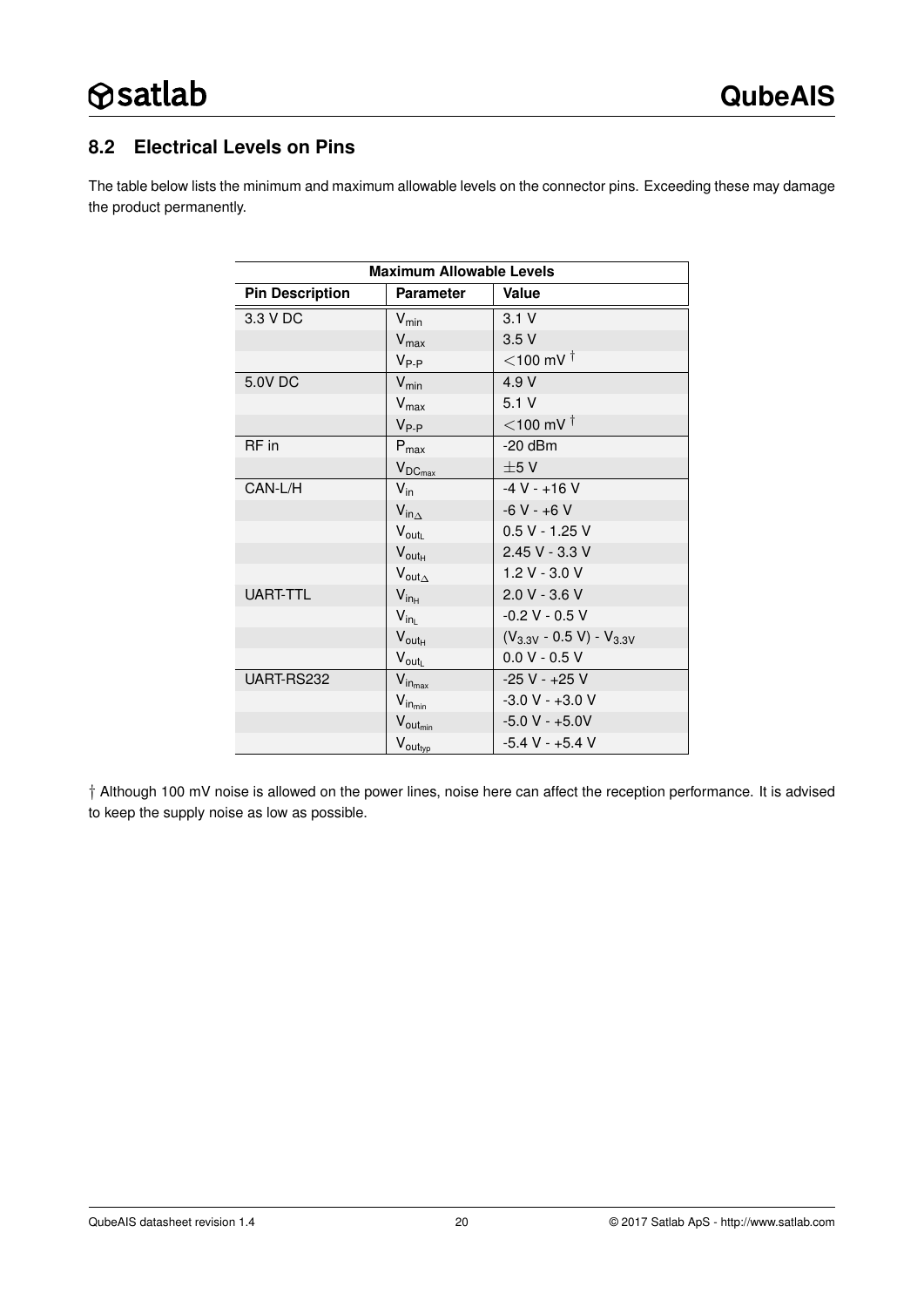# <span id="page-20-1"></span>**9 Qualification**

<span id="page-20-0"></span>The QubeAIS receiver has been through a number of test campaigns to verify its performance over temperature, vacuum, vibration and radiation. An overview of the testing performed on the receiver is shown in table [23.](#page-20-0) As this list is non-exhaustive, please contact Satlab ApS for further information if needed.

| <b>Parameter</b> | Value                                   |
|------------------|-----------------------------------------|
| Thermal soak     | $-40^{\circ}$ C to $+85^{\circ}$ C      |
| Thermal vacuum   | -10 °C to +55 °C, 10 <sup>-5</sup> mbar |
| Vibration        | $9.5\ G_{rms}$                          |
| TID              | 20 kRad(Si)                             |

| <b>Table 23: Qualification Parameters</b> |  |
|-------------------------------------------|--|
|                                           |  |

It should be noted that the levels which are listed in table [23](#page-20-0) is a superset of the different tests the receiver has been through during various test campaigns. The receiver has passed qualification for multiple launchers, including PSLV, Vega, Falcon 9, Atlas-5, LongMarch-11 and the HTV.

### <span id="page-20-2"></span>**9.1 Acceptance Testing**

Each board delivered will, as part of the acceptance testing, have been subject to a full RF performance testing covering the temperature interval from -30°C to +70°C, the power interval from -113 dBm to -86 dBm and on the 4 nominal AIS frequencies: 161.975 MHz, 162.025 MHz, 156.775 MHz, 156.825 MHz along with ±3 kHz Doppler for each frequency.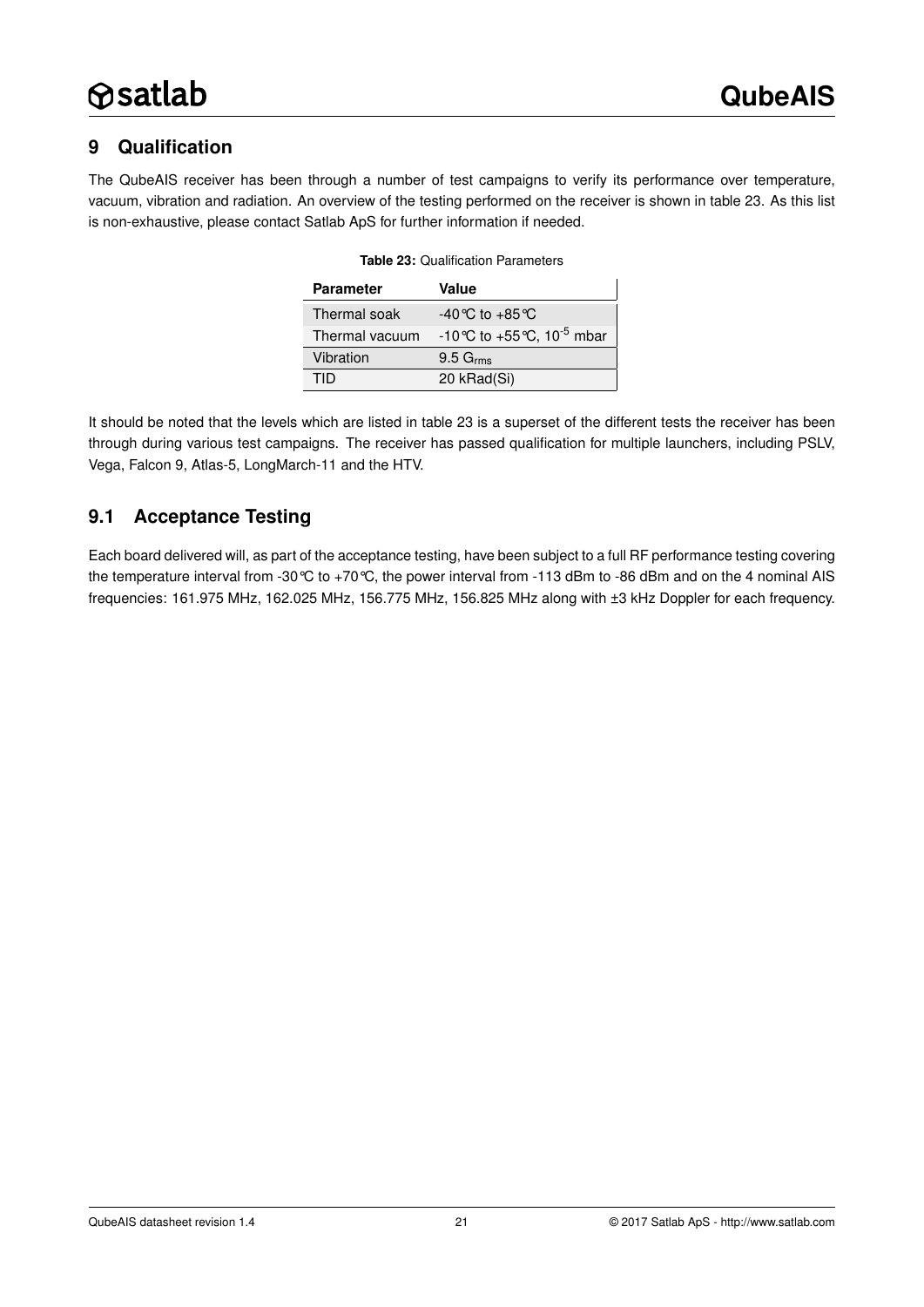### <span id="page-21-2"></span>**10 Board Outline**

Figure [9](#page-21-0) shows the board with R/A SMA connectors, and pin1 markings of the ZH-series connectors.



<span id="page-21-0"></span>**Figure 9:** Board outline and pin1 markings. Dimensions in mm.

The picture in figure [10](#page-21-1) shows the QubeAIS receiver with straight SMA connector for the RF1 option. Note that the straight SMA connector does not extend outside of the board outline like the right angle SMA.

<span id="page-21-1"></span>

**Figure 10:** Top view of the QubeAIS with SMA straight in the RF1 connector placement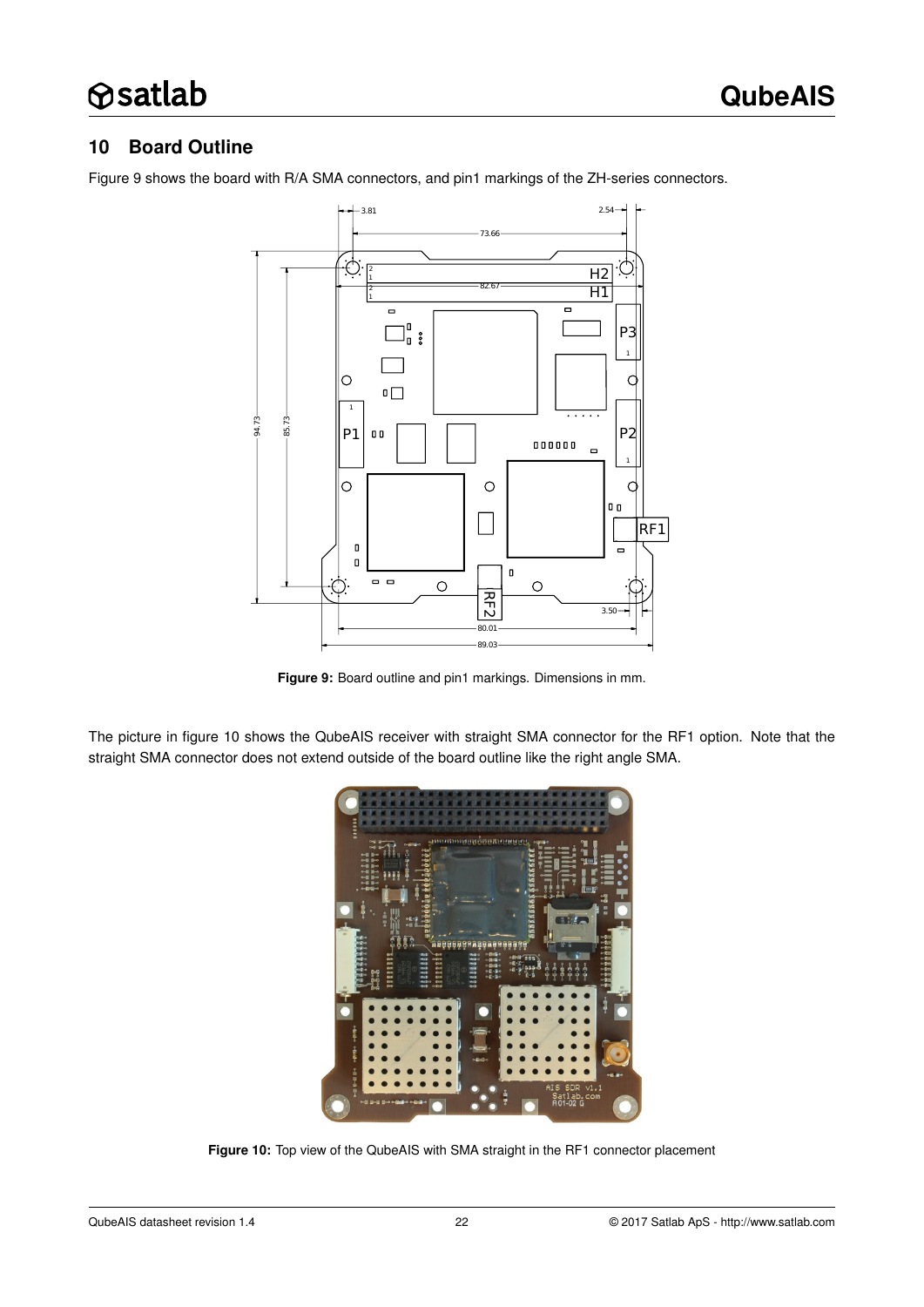# <span id="page-22-0"></span>**11 Ordering Information**

Please fill out the below form when ready to place a order:

|                               | <b>QubeAIS Order Form</b> |                          |
|-------------------------------|---------------------------|--------------------------|
| <b>Conformal Coating</b>      | <b>No</b>                 | $\overline{\phantom{a}}$ |
|                               | Yes (additional charge)   |                          |
| <b>Stacking Connector</b>     | Not mounted               |                          |
|                               | ESQ-126-38-G-D            |                          |
| 3.3V DC option                | $H1-48$                   | a s                      |
|                               | H1-50                     |                          |
|                               | H <sub>1-52</sub>         |                          |
| 5.0V DC option                | $H1-47$                   |                          |
|                               | H1-49                     |                          |
|                               | $H1-51$                   | П                        |
| Interface                     | CAN                       |                          |
|                               | <b>UART TTL levels</b>    |                          |
|                               | UART RS-232 levels        |                          |
| <b>CSP Address (optional)</b> | Please specify [0-30]     |                          |
| <b>RF</b> Connector           | RF1 MCX R/A               | <b>COL</b>               |
| Choose one                    | <b>RF1 MCX Straight</b>   |                          |
|                               | RF1 SMA R/A               |                          |
|                               | RF1 SMA Straight          |                          |
|                               | RF2 MCX R/A               | $\Box$                   |
|                               | <b>RF2 MCX Straight</b>   |                          |
|                               | RF2 SMA R/A               |                          |
|                               | RF2 SMA Straight          |                          |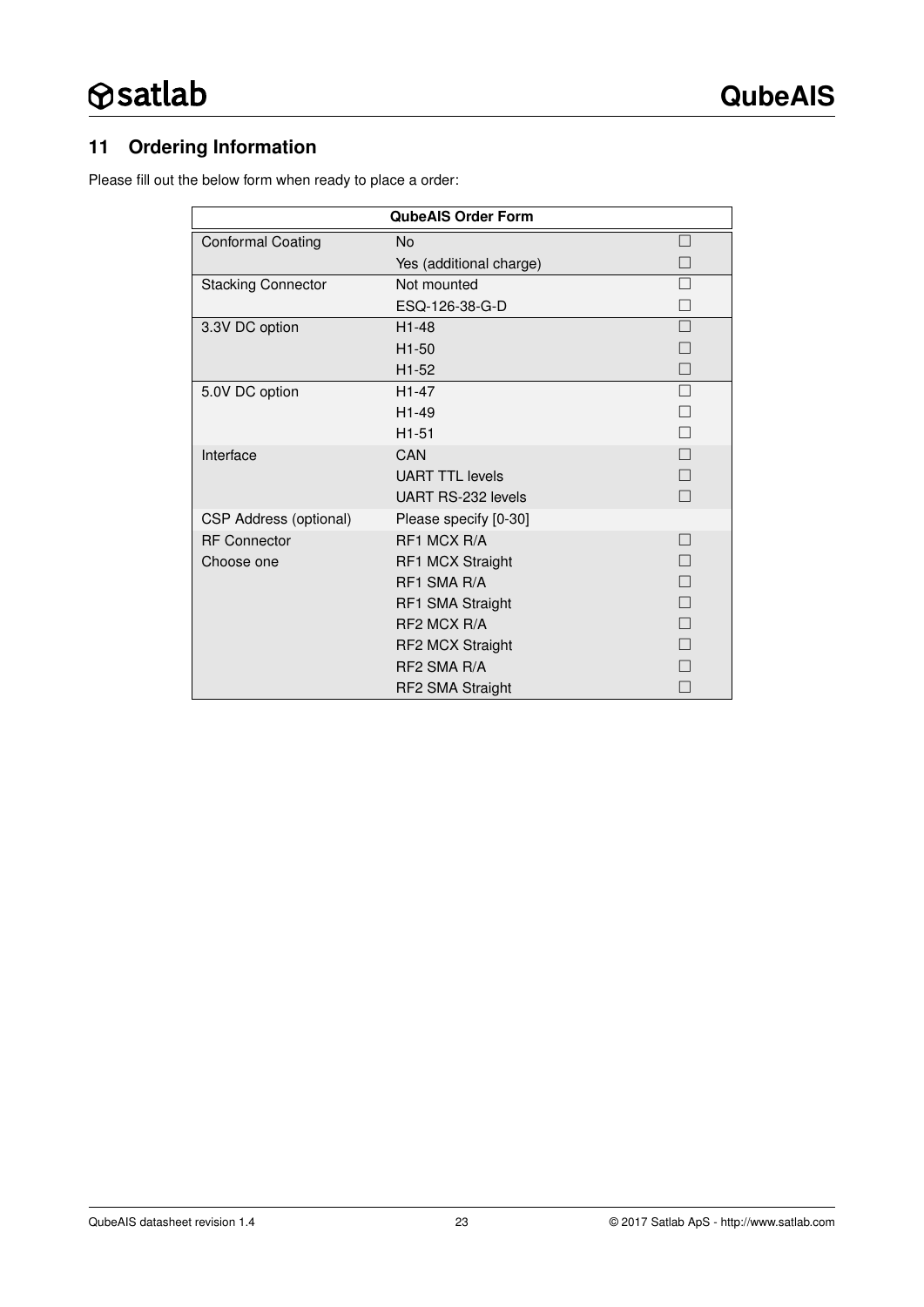# <span id="page-23-0"></span>**12 Revision History**

The document ID of this datasheet is **SLDS-AIS-1.4** and the revision number is **1.4**.

| <b>Revision</b> | Date       | <b>Description</b>                                                                   |
|-----------------|------------|--------------------------------------------------------------------------------------|
| 1.4             | 2017-03-06 | Add RF performance, Setup and Qualification sections. Revise text and update figures |
| 1.3             | 2015-05-19 | Updated with new images of board v.1.1 and general cleanup                           |
| 1.2             | 2015-01-03 | Updated with new store config and status ports                                       |
| 1.1             | 2014-03-01 | Added static data store for msg ID 5 and 24                                          |
| 1.0             | 2013-08-23 | First released version                                                               |